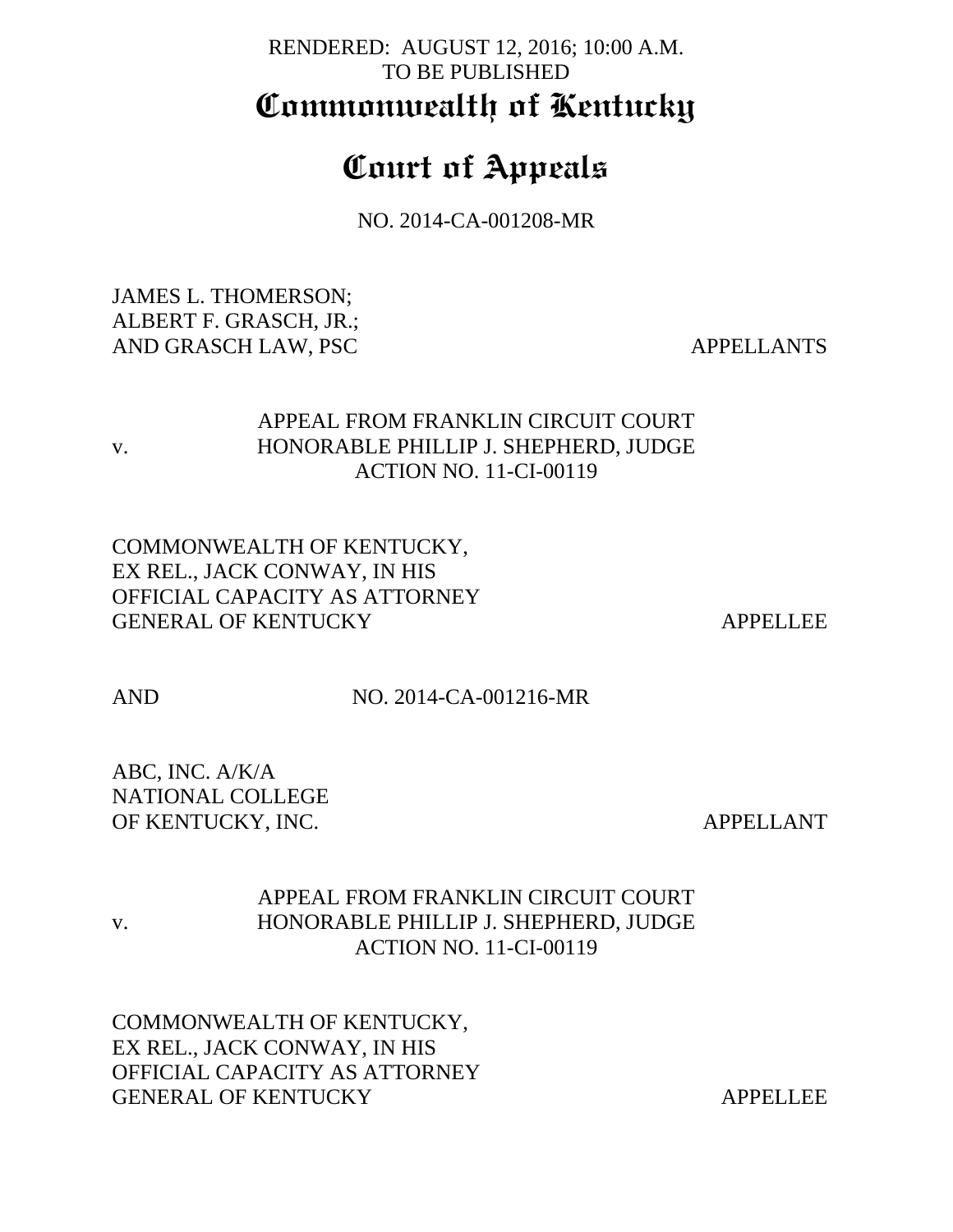#### OPINION AFFIRMING

\*\* \*\* \*\* \*\* \*\*

## BEFORE: JONES, MAZE, AND NICKELL, JUDGES.

NICKELL, JUDGE: ABC, Inc. a/k/a National College of Kentucky, Inc. ("College") and James L. Thomerson, Albert F. Grasch, Jr. and Grasch Law, PSC ("Thomerson and Grasch") bring these separate appeals from orders of the Franklin Circuit Court imposing sanctions on the College pursuant to KRS<sup>1</sup> 367.290 and on the attorneys pursuant to  $CR^2$  37.02. Since both appeals emanate from the same circuit court case number, we have associated the two cases for judicial economy.

The Kentucky Consumer Protection Act is intended "to protect the public interest and well-being of both the consumer public and the ethical sellers of goods and services." KRS 367.120(1). It has been broadly construed to curtail "unfair, false, misleading or deceptive practices in the conduct of commerce[.]'" *Commonwealth ex rel. Chandler v. Anthem Ins. Companies, Inc*., 8 S.W.3d 48, 54 (Ky. App. 1999) (quoting *Commonwealth v. North American Van Lines, Inc*., 600 S.W.2d 459, 462 (Ky. App.1979)). The Act empowers the Office of the Attorney

l

<sup>&</sup>lt;sup>1</sup> Kentucky Revised Statutes.

<sup>&</sup>lt;sup>2</sup> Kentucky Rules of Civil Procedure.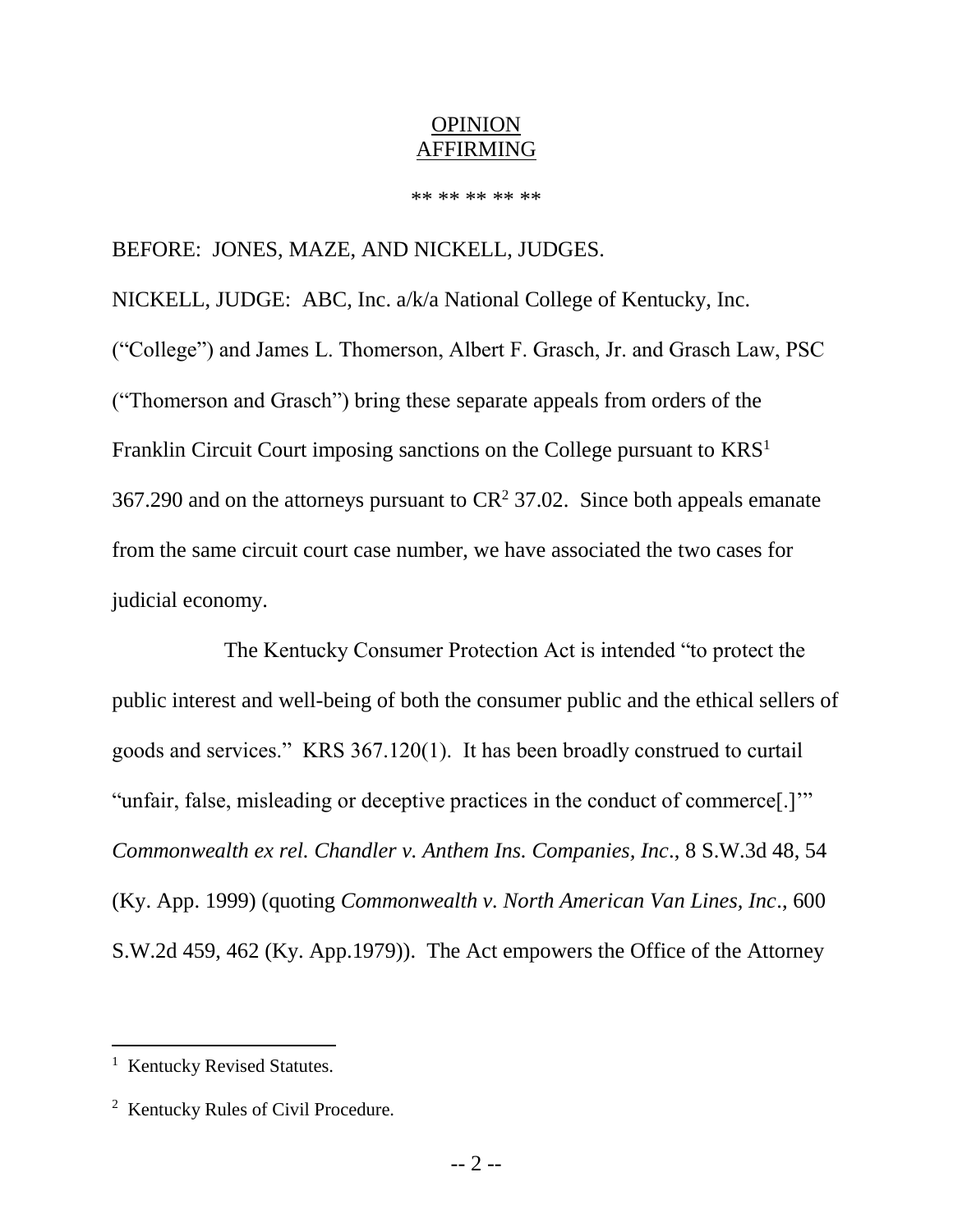General ("OAG") to issue subpoenas and investigative demands to effectuate the Act's intent. KRS 367.240; KRS 367.250.

College is a for-profit entity providing post-secondary education to approximately 1,000 students at six campuses in Kentucky and three in Indiana. It is one of several such entities the OAG is investigating for alleged "unfair, false, misleading, or deceptive acts or practices." Thomerson and Grasch provided legal representation to College.

In December 2010, the Attorney General issued a civil investigative demand ("CID") to College containing fifty requests for information and records. College, using the pseudonym "ABC, Inc.," responded by filing a petition in Franklin Circuit Court to quash the CID, arguing it was an "unreasonable investigative action," or, in the alternative, the scope of the CID should be modified and narrowly restricted. College also moved to seal the proceedings. The Attorney General disputed College's right to file its petition under a pseudonym and also moved to dismiss the petition. Ultimately, the trial court granted summary judgment in favor of the Attorney General and directed College to comply with the CID.

College appealed. A panel of this Court rendered an opinion on August 24, 2012, holding the Attorney General was authorized to issue the CID, but College had not been given an adequate opportunity to contest the CID's

-3-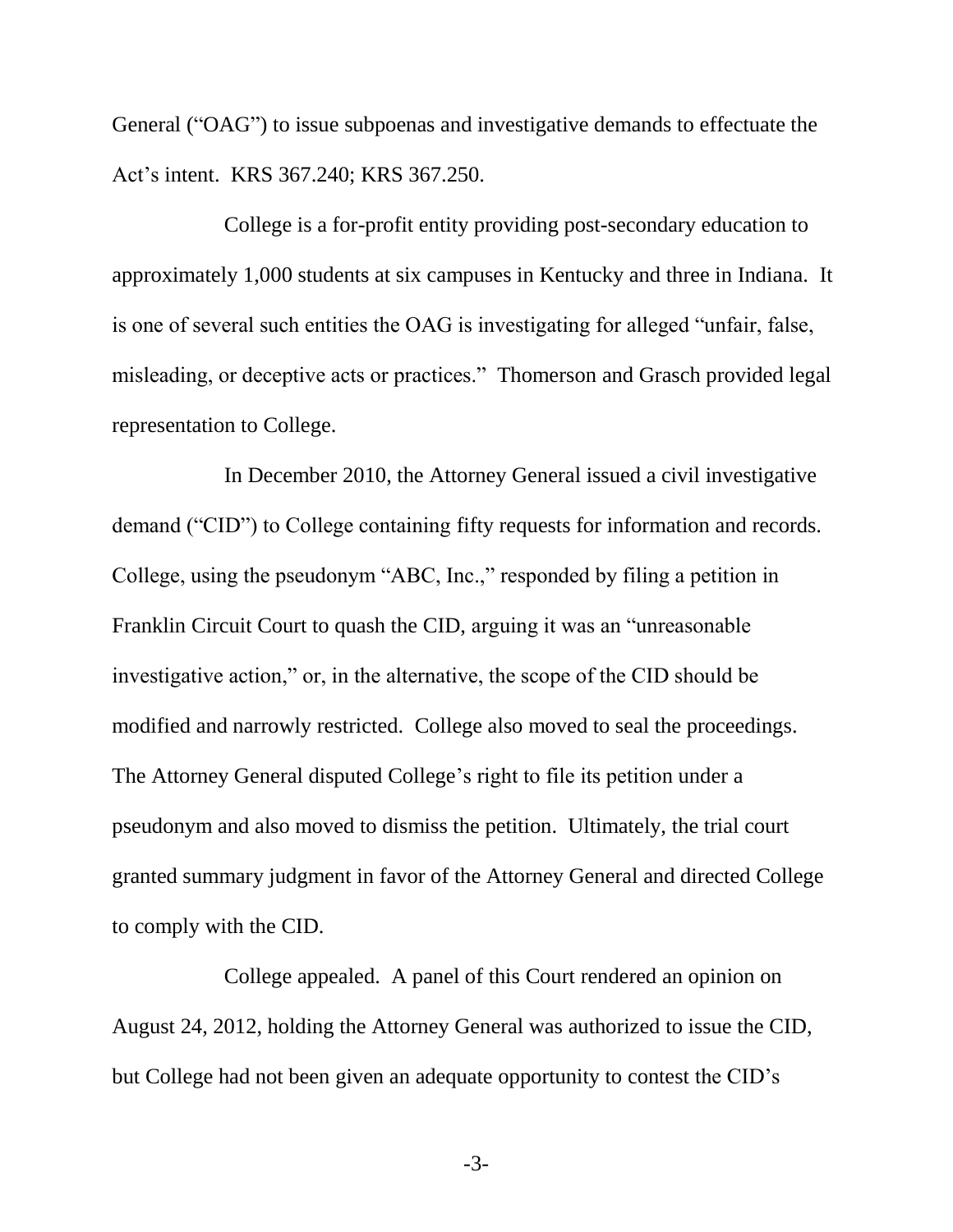scope. The case was consequently reversed in part and remanded for the trial court to consider the scope of the CID. The Supreme Court denied further review on April 17, 2013.

Upon remand, the OAG sent a letter to counsel for College stating:

the Attorney General continues to assert that the CID's areas of inquiry are entirely proper and well within the Attorney General's authority. We therefore request your client's complete response to the CID, including the production of all responsive documents. If your client still maintains that the scope of the CID is overbroad or unreasonable, however, then by May 10, please articulate with specificity your client's objection(s) to any individual demand(s) so that we may attempt to reach a compromise prior to returning to Franklin Circuit Court.

College responded by serving discovery requests on the Attorney General, accompanied by a letter asserting the scope of the CID was overly broad and unreasonable and should, therefore, be modified under KRS 367.240(2). The Attorney General moved for an order pursuant to KRS 367.290, requesting an injunction barring College from conducting further business and for a protective order quashing the discovery requests. College moved to compel discovery.

Following a hearing on these motions, the trial court entered an order on July 3, 2013, finding the following matters were within the lawful scope of the Attorney General's consumer protection authority under KRS Chapter 367:

> College's practices in soliciting enrollment of students through advertising, promotional materials, and direct contact with prospective students. This includes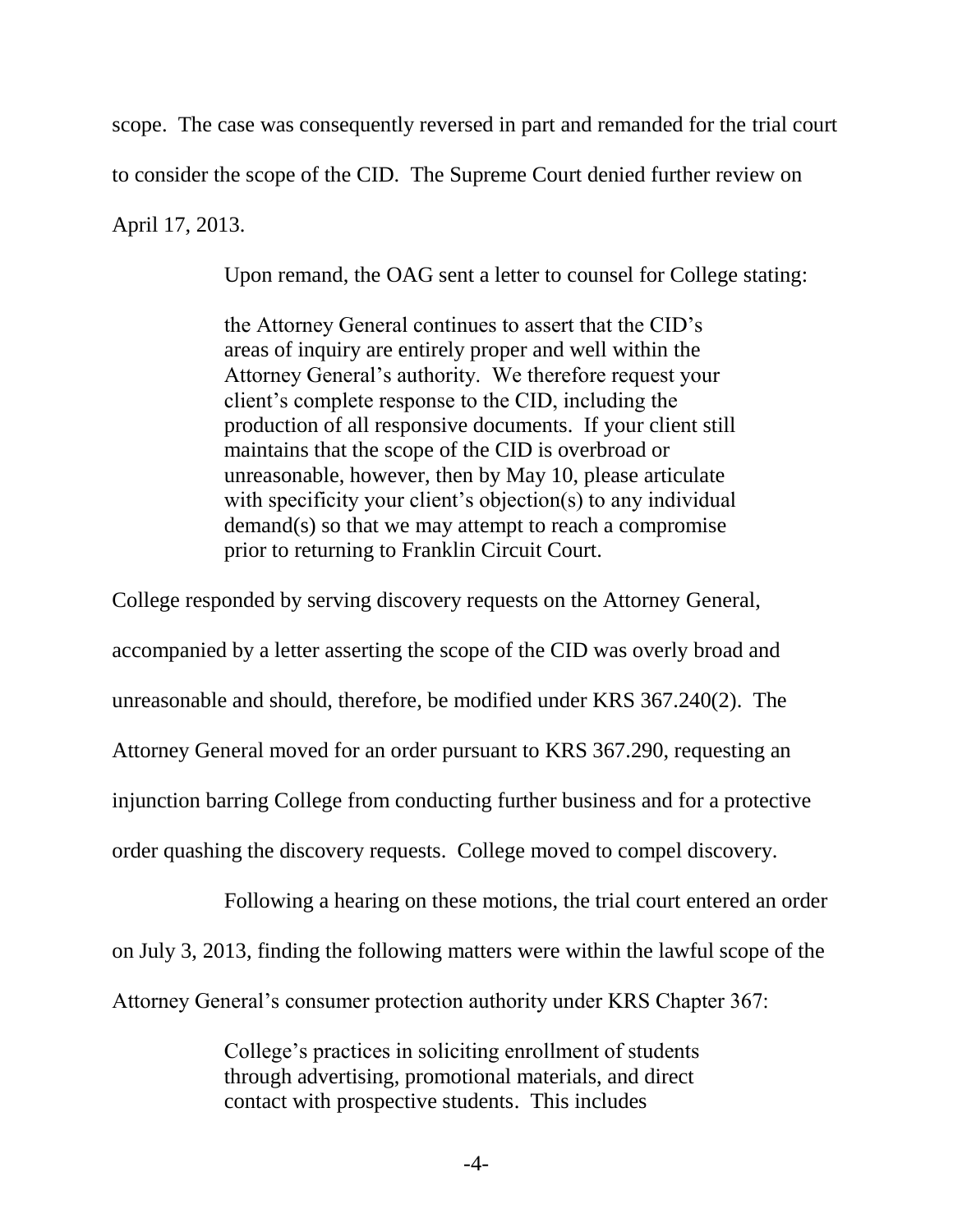information disseminated by National College concerning its graduation and job placement rates, financial aid, and other financial incentives for students, and National College's practices in distributing financial aid and collecting student accounts payable.

The court ordered College to answer all CID questions it did not challenge because it believed the questions exceeded the permissible scope of the inquiry as detailed by the court, and to file objections to the others, on or before July 15, 2013. The trial court also ordered the authorized officer or designee who signed the statement setting forth the answers and objections to testify at a hearing and explain the College's concerns.

On July 15, 2013, College filed a CR 59.05 motion, asking the trial court to vacate its July 3 order; grant its motion to compel to permit College to "fully and fairly" litigate the CID's reasonableness and scope; to allow College to conduct discovery pursuant to the Civil Rules; and to order the Attorney General to respond fully to discovery requests within ten days. College simultaneously responded to the CID stating it objected to the procedure set forth in the July 3 order, and

> more particularly, objects to it being compelled to go forward with this litigation, both in stating and describing objections to the CID requests and in being compelled to testify and justify . . . its contention that particularly (sic) requests are unreasonable and improper, without being permitted to conduct discovery on the issues of the reasonableness and scope of the CID requests.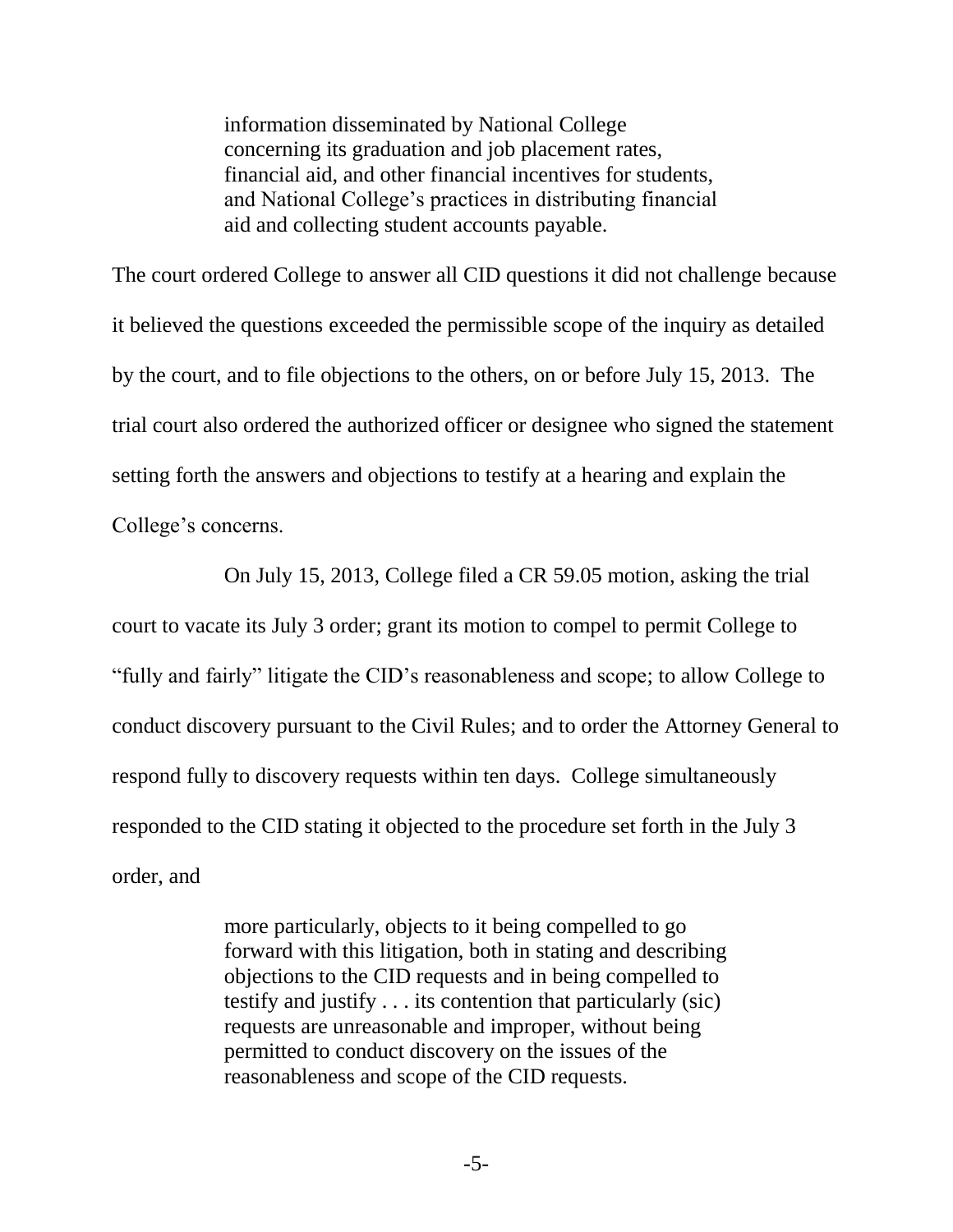College objected to the scope of twenty-five CID questions; responded to eight questions; and asserted it had already produced information responsive to seventeen questions in a case filed in Fayette Circuit Court.<sup>3</sup>

The trial court denied the CR 59.05 motion and proceeded with a hearing on July 26, 2013, at which Steven Cotton, Vice President of College, testified, in the College's view, certain requests in the CID were beyond the permissible scope or topics of inquiry based on the language of KRS 367.240(1), the language contained in the trial court's June 3, 2013 order, and four topics set forth in the Court of Appeals' Opinion.

The trial court entered an order on July 31, 2013, finding all fifty CID requests were within the appropriate scope of the Attorney General's inquiry. It characterized College's response as unreasonable and obstructionist because it refused to answer any interrogatory not precisely targeting information directly and specifically listed in the Court of Appeals' Opinion, or the trial court's July 3 order.

> National College ignored the plain directive of this Court's July 3, 2013 Order, which made clear that National College was to answer any questions reasonably related to whether its conduct in the marketplace

 $\overline{a}$ 

<sup>&</sup>lt;sup>3</sup> On September 27, 2011, the OAG filed suit in Fayette Circuit Court alleging College advertised false and misleading job placement rates on a website in violation of the Consumer Protection Act. *Commonwealth v. National College of Kentucky, Inc.*, No. 11-CI-4922. The current status of this litigation is not discussed by any party.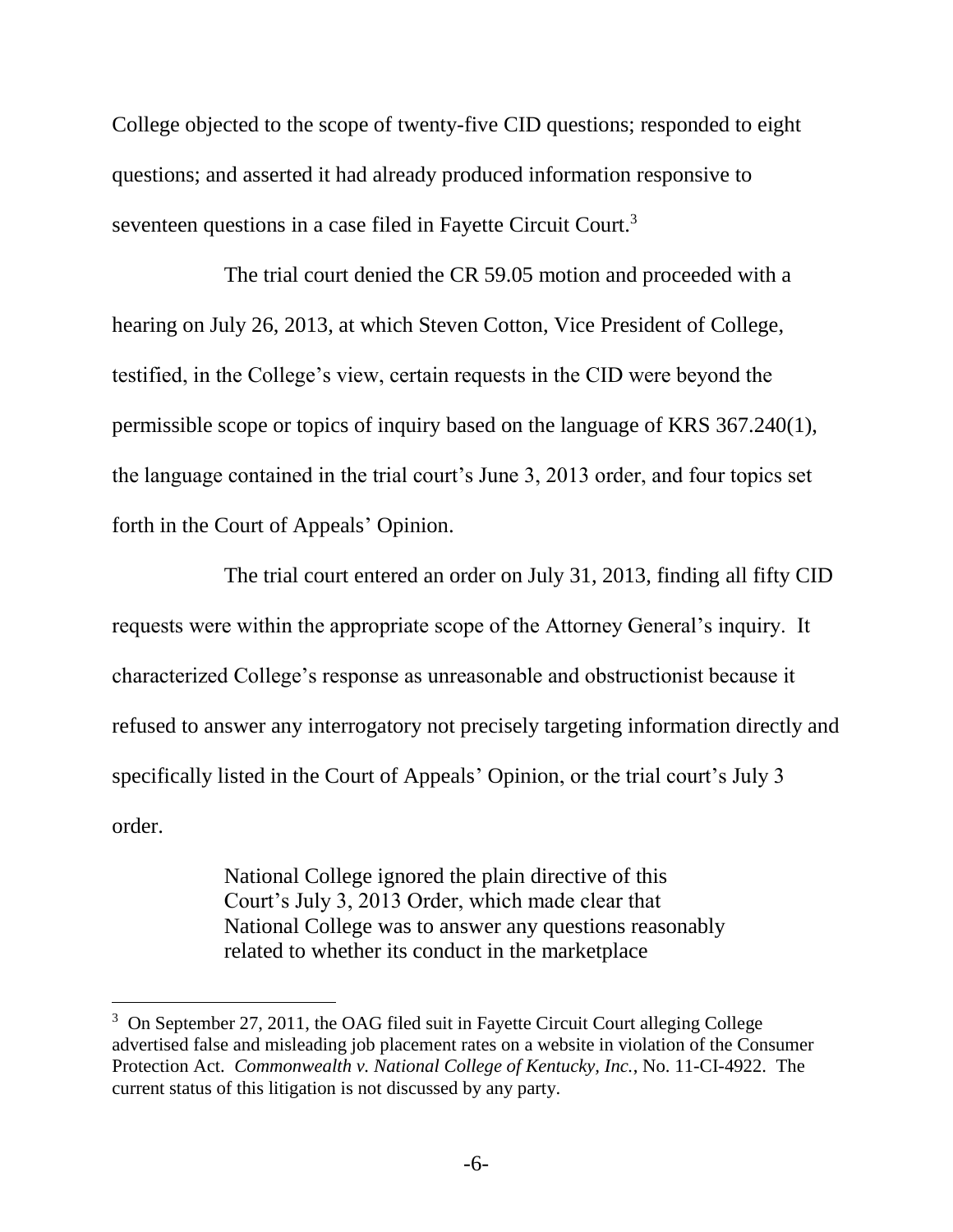included practices that are "false, misleading or deceptive" under the broad prohibition of KRS 367.170. In deciding to limit its responses to the specific examples listed by the Court as illustrative, National College failed to meet its obligation to provide information in a reasonable manner. Moreover, National College failed and refused to answer some questions that were directly and specifically within the precise scope of the specific examples listed in the Court of Appeals ruling, such as inquiries regarding the transferability of credits, further indicating litigation tactics that are designed to obstruct and delay the lawful investigation of the Attorney General.

The trial court ordered College to produce full and complete answers to all fifty interrogatories by August 5, 2013, and gave the Attorney General until August 7, 2013, to determine if the responses were complete and adequate. If they were not, the Attorney General was to file a motion setting forth its intent to pursue sanctions. The trial court also scheduled a status conference for August 9, 2013, directing Cotton to reappear.

College filed a notice of appeal of the July 3 and July 31, 2013 orders and a motion for emergency interlocutory relief under CR 65.07(6), prompting the Attorney General to renew his motion for sanctions against College and to request CR 11 sanctions. On August 8, 2013, College filed amended answers to the twenty-five questions to which it had previously objected. Cotton did not appear for the status conference held on August 9, 2013, at which the parties discussed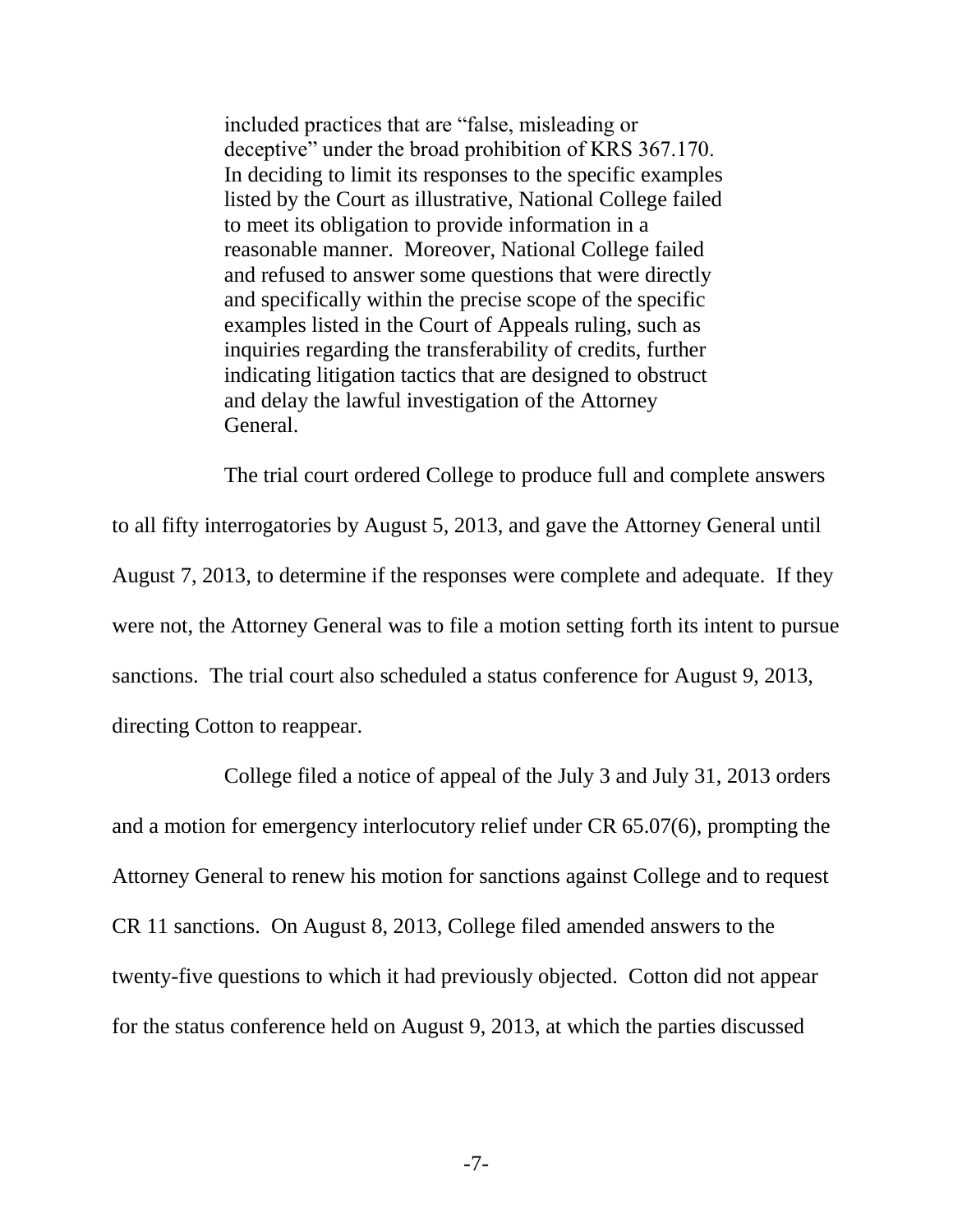whether the trial court retained jurisdiction to enforce its prior orders in light of the notice of appeal filed by College.

The trial court issued an order on August 12, 2013, noting College had chosen to appeal what the court considered to be a non-final ruling since it lacked finality language and did not dispose of all pending issues. The trial court noted College had again failed to follow orders of both the trial court and this Court by not responding to lawful interrogatories. College supplemented its responses on August 19, 2013; the trial court gave the OAG until August 30 to evaluate those. The trial court also ordered the parties to meet and confer regarding any discovery issues outstanding after August 30, 2013.

Ultimately, College withdrew its appeal of the July 3 order and the opinion and order entered on July 31, 2013. The OAG continued to question the information and materials provided by College and filed an affidavit asserting College's responses were incomplete. The trial court held in abeyance the Attorney General's motion for sanctions to give College time to comply.

On August 30, 2013, the Attorney General filed a supplemental affidavit asserting College's responses to the CID were incomplete. The parties submitted an agreed order extending the deadline to resolve remaining disputes. College supplemented its responses on September 30, 2013.

-8-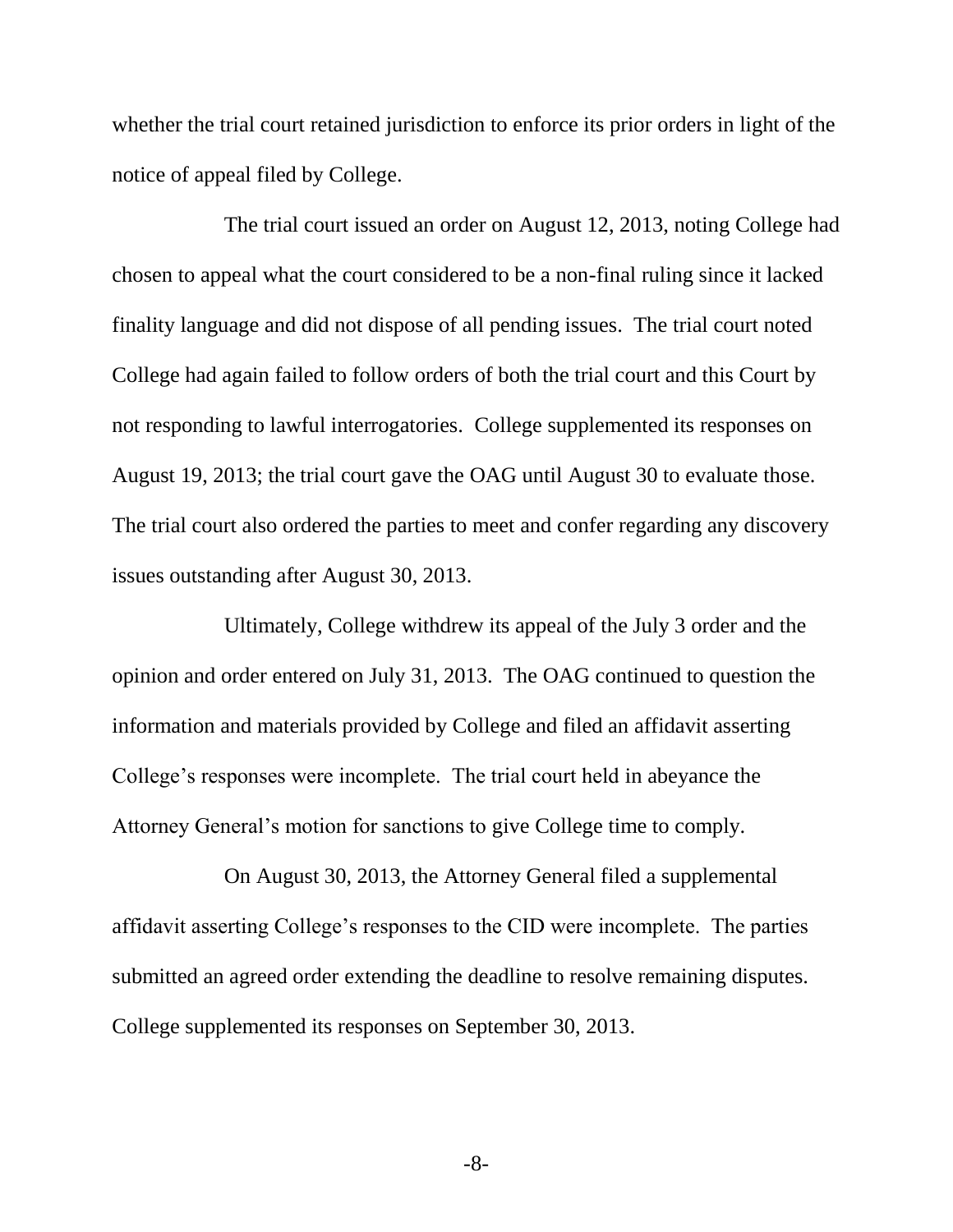The Attorney General also requested certain data—previously provided in hard copy—be provided in an electronic format. College maintained this request implicated the Family Educational Rights and Privacy Act ("FERPA"), 20 U.S.C. § 1232g. The parties submitted extensive memoranda regarding the impact of FERPA on College's ability to provide identifiable student data and educational information.

A hearing on the OAG's renewed motion for sanctions occurred on October 16, 2013. Thereafter, the trial court entered an opinion and order on December 3, 2013, directing College to fully comply with the CID and imposing a fine of \$1,000 per day from July 31, 2013, until full compliance with the CID was certified to the court by the Attorney General. If College complied with the CID within ten days, that portion of the fine exceeding \$10,000 would be probated. The trial court also imposed a sanction of \$10,000 against Thomerson and Grasch under CR 11. College and Thomerson and Grasch filed motions to alter, amend or vacate.

By order entered on June 24, 2014, the trial court found College had finally tendered full and adequate responses to the CID on February 11, 2014. The court imposed a sanction of \$1,000 per day—tolled for the holiday period—from August 5, 2013, to December 23, 2013, for a total of \$147,000. It denied Thomerson and Grasch's motion except insofar as it modified the basis for

-9-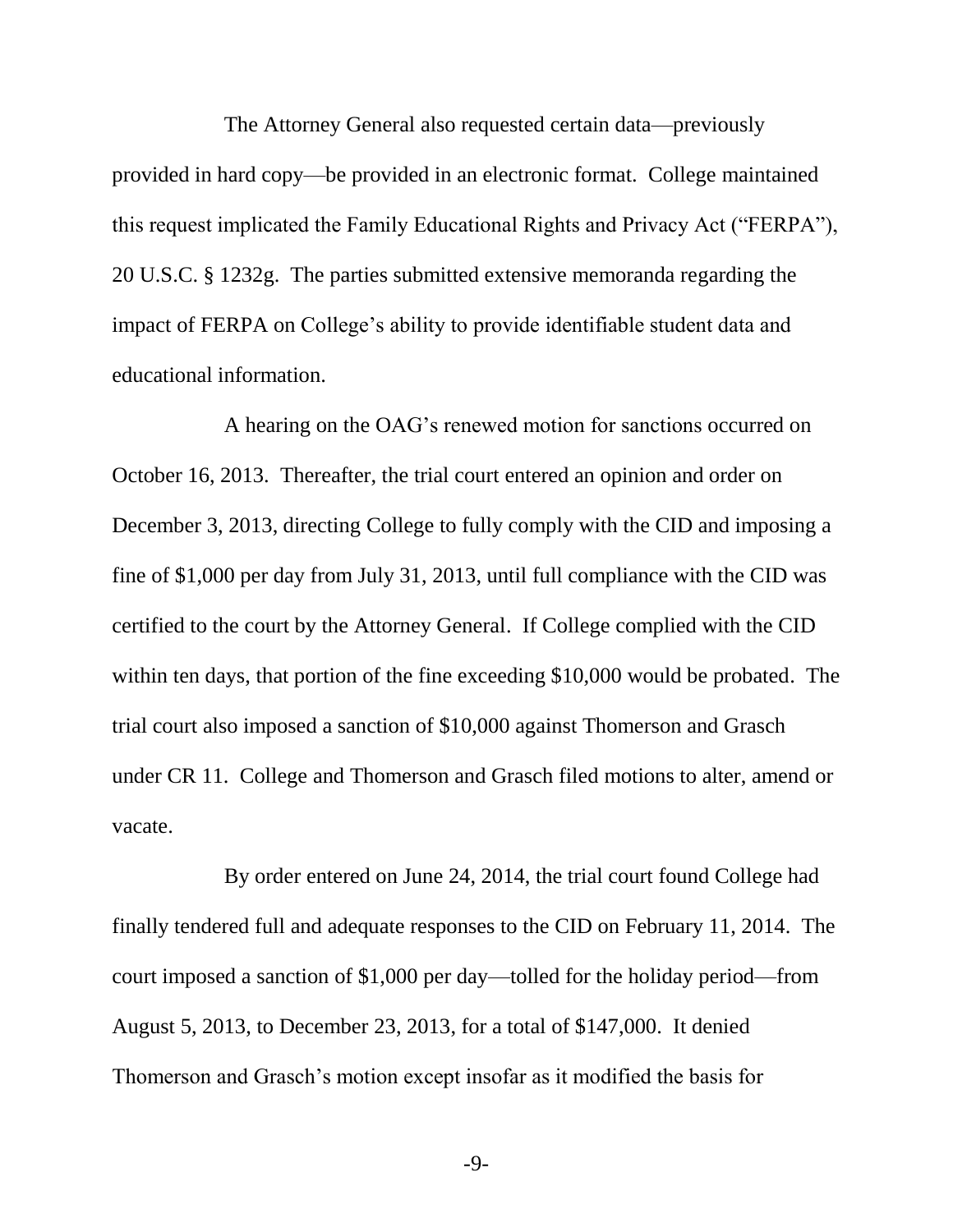imposing the \$10,000 sanctions from CR 11 to CR 37.02. Appeals by College and Thomerson and Grasch followed.

College appeals from (1) the opinion and order entered by the trial court on December 3, 2013, awarding the OAG sanctions against College; (2) the order entered on June 24, 2014, granting in part and denying in part College's motion to alter, amend or vacate the opinion and order entered December 3, 2013; (3) the order entered on July 31, 2013, ruling on the appropriateness of the Attorney General's requests in the CID; and, (4) the order entered on July 3, 2013, ruling on the scope of the CID. Thomerson and Grasch appeal from (1) the opinion and order entered on December 3, 2013, imposing a \$10,000 sanction against them; and, (2) the order entered on June 24, 2014, denying their motion to alter, amend or vacate that portion of the opinion and order entered December 3, 2013, sanctioning them.

#### **2014-CA-001216-MR**

The trial court imposed sanctions on College under KRS 367.290,

which provides as follows:

(1) If any person fails or refuses to file any statement or report, or to obey any subpoena or investigative demand issued by the Attorney General, the Attorney General may, after notice, apply to a Circuit Court and, after hearing thereon, request an order:

> (a) Granting injunctive relief to restrain the person from engaging in the advertising or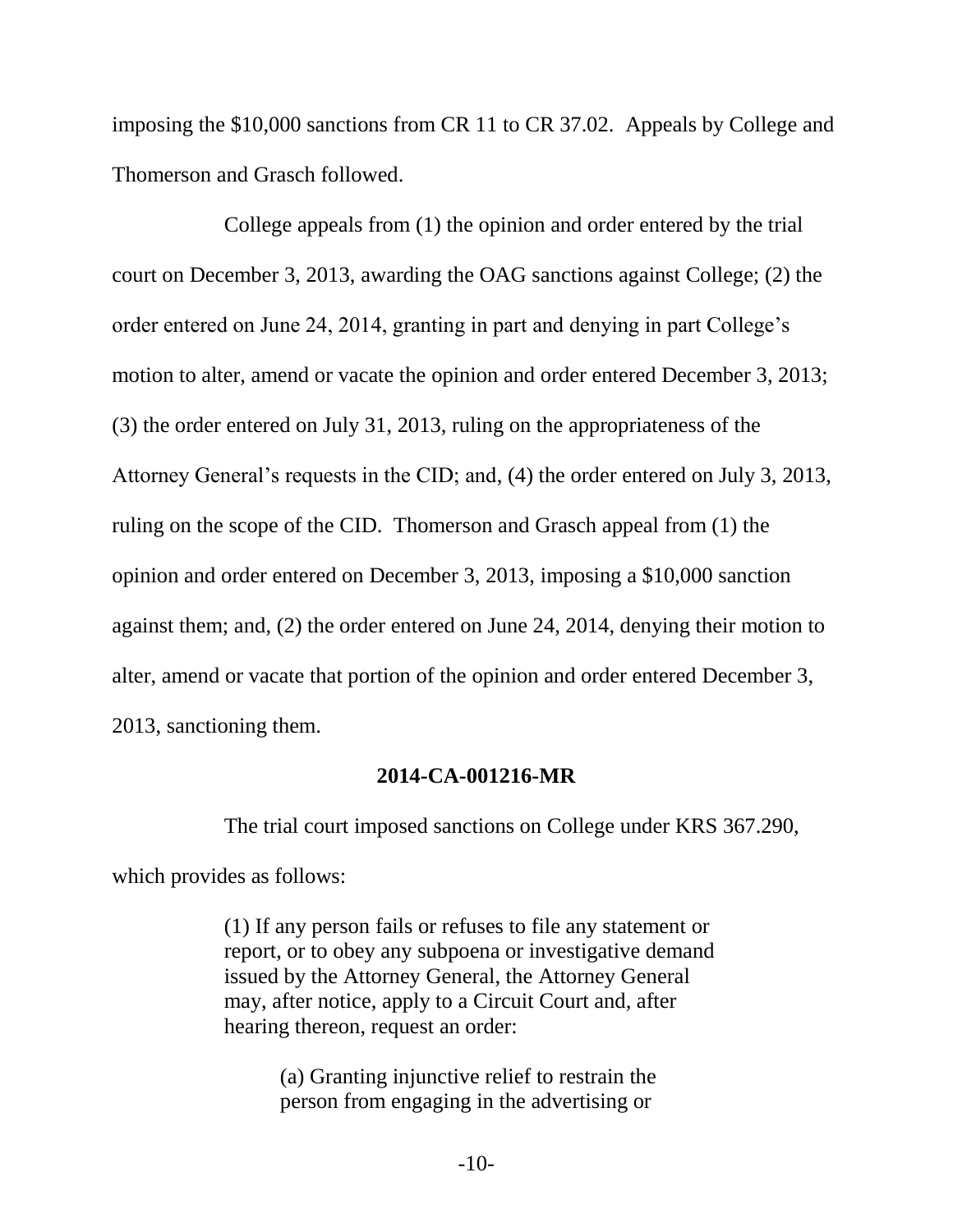sale of any merchandise or the conduct of any trade or commerce that is involved in the alleged or suspected violation; and

(b) Vacating, annulling, or suspending the corporate charter of a corporation created by or under the laws of this Commonwealth or revoking or suspending the certificate of authority to do business in this Commonwealth of a foreign corporation or revoking or suspending any other licenses, permits or certificates issued pursuant to law to such person which are used to further the allegedly unlawful practice; and

(c) Granting such other relief as may be required, until the person files the statement or report, or obeys the subpoena or investigative demand.

(2) Prior to issuance of any final order the person charged with failing to answer the investigative demand or subpoena pursuant to KRS 367.240 or 367.250 shall be afforded an opportunity for a hearing on the merits of the demand or subpoena. Any disobedience of any final order entered under this section by any court shall be punished as a contempt thereof.

KRS 367.290.

College argues *de novo* review is the appropriate standard for the trial

court's legal conclusion that a violation justifying sanctions occurred. However,

the cases upon which College relies for this contention, *Clark Equip. Co. v.* 

*Bowman*, 762 S.W.2d 417, 421 (Ky. Ct. App. 1988), and *Yeager v. Dickerson*, 391

S.W.3d 388, 395-96 (Ky. Ct. App. 2013), concern imposition of sanctions under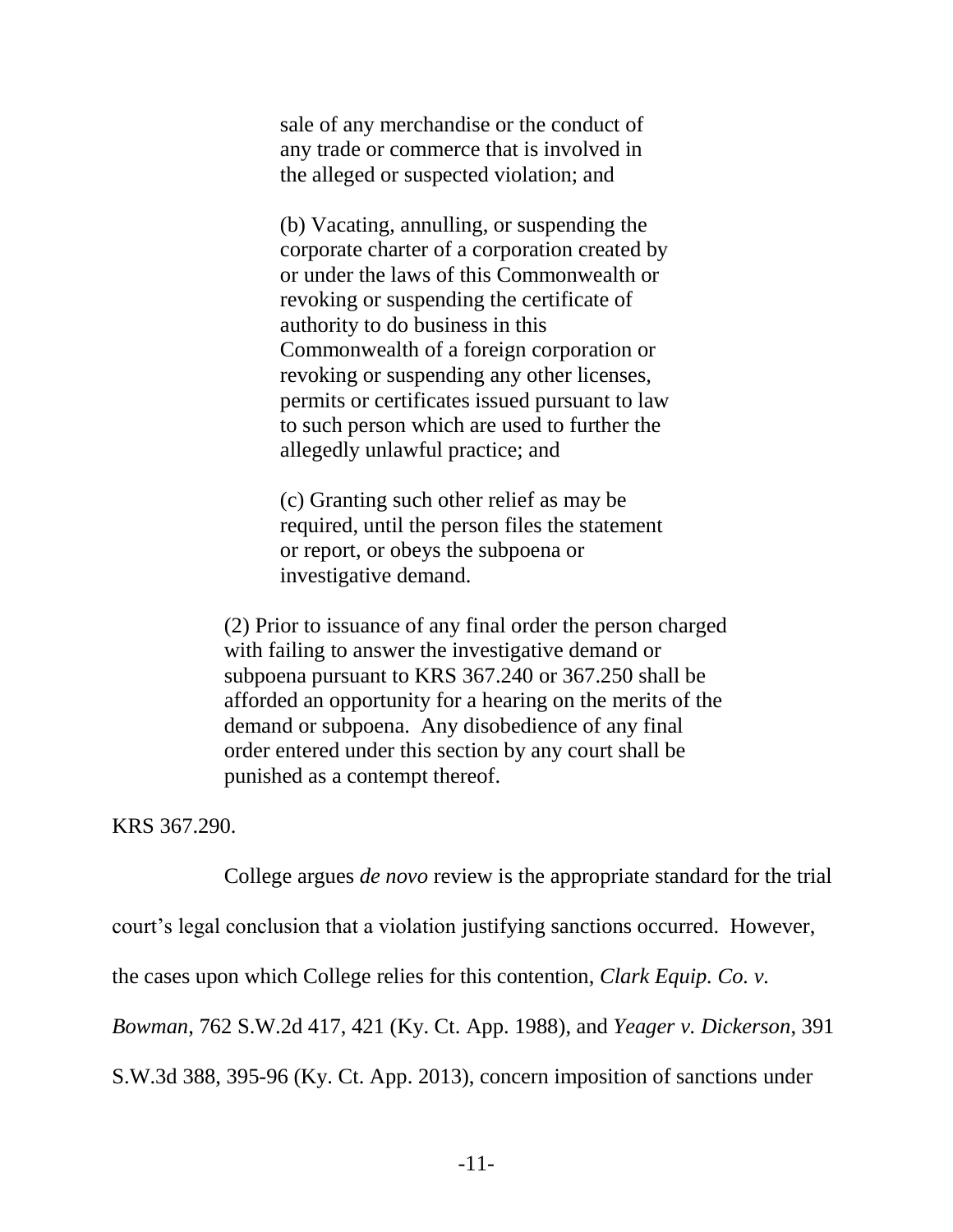CR 11. The plain language of KRS 367.290(2) provides disobedience of a final order imposing a sanction or penalty will be treated as a "contempt" of court; consequently, that is the standard we must apply. "[T]rial courts have almost unlimited discretion in exercising their contempt powers and we will not disturb a trial court's exercise of its contempt powers on appeal absent an abuse of that discretion." *Meyers v. Petrie*, 233 S.W.3d 212, 215 (Ky. App. 2007). *Lanham v. Lanham*, 336 S.W.3d 123, 128 (Ky. App. 2011). The test for abuse of discretion is whether the trial court's decision was "arbitrary, unreasonable, unfair, or unsupported by sound legal principles." *Commonwealth v. English*, 993 S.W.2d 941, 945 (Ky. 1999) (internal citations omitted). "Although this Court recognizes the breadth of a trial court's inherent authority to compel compliance with its orders through its contempt power, that power is not unlimited." *Robison v. Theele*, 461 S.W.3d 772, 776-77 (Ky. App. 2015). "In *Lewis v. Lewis*, 875 S.W.2d 862 (Ky. 1993), the Supreme Court of Kentucky cautioned that a court must make appropriate findings of fact supporting imposition of sanctions." *Id*. at 777.

College raises the following allegations of error: (1) the trial court failed to independently assess College's compliance with the CID, instead abdicating its decision-making role to the OAG; (2) imposing sanctions was improper because College complied with the CID; (3) as a matter of law, KRS 367.290 was erroneously applied retroactively, and the sanctions imposed

-12-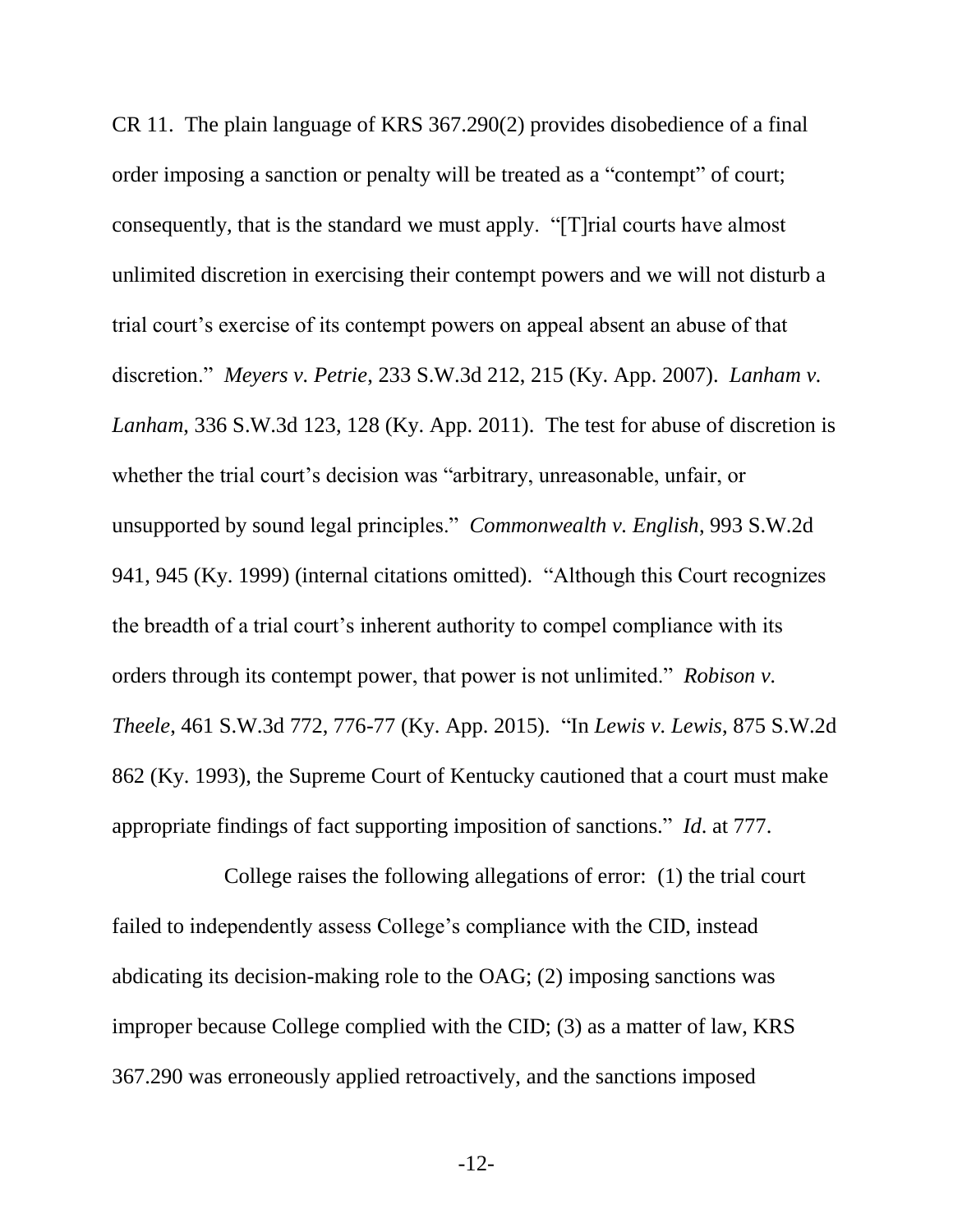impermissibly resembled criminal contempt; (4) the penalty amount was excessive, and consequently an abuse of discretion; and, (5) the trial court failed to comply with the mandate of this Court that College be given an opportunity to debate the scope of the CID. For reasons expressed below, we affirm.

## **I. Did the trial court abdicate its authority by allowing the OAG to assess whether College had complied with the remaining CID requests; did the trial court make adequate findings of fact supporting imposition of sanctions.**

College levels a two-pronged attack—the trial court abdicated its authority by allowing the Attorney General to determine whether College's responses to the CID were adequate and, it made insufficient findings of fact to justify imposition of sanctions. In its order of December 3, 2013, the trial court stated College could avoid imposition of full sanctions if—within ten days—the OAG certified College's responses to the CID were complete. On January 31, 2014, the Attorney General filed an Update stating College's supplemental responses were deficient and urging imposition of full sanctions. In its order entered June 24, 2014, the trial court mentioned the OAG's Update and that College had tendered additional responses on February 11, 2014, which the Attorney General had certified as complete two days later. The trial court stated it should not have been necessary for the Attorney General to request certain information again in January after finding the supplementation December 11, 2013, was materially deficient.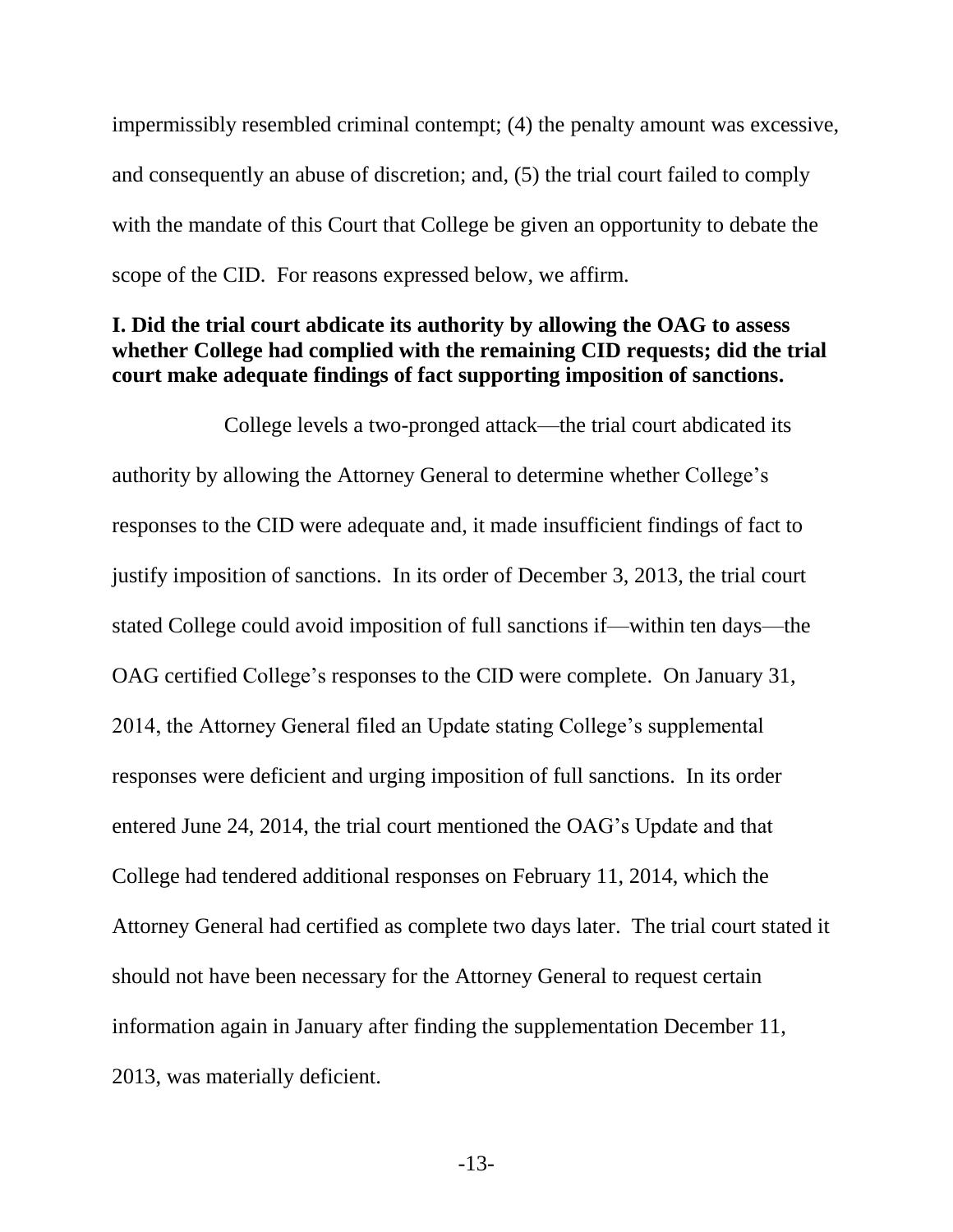College argues the trial court should have made independent findings as to whether the supplemental responses were adequate, and its decision to rely instead on the OAG's Update warrants automatic reversal of all sanctions. According to the trial court's June 24, 2014 order, the material tendered by College on December 11, 2013, consisted of approximately 3,500 pages of "additional material." As a practical matter, due to the sheer volume of material, the trial court did not abuse its discretion in relying on the OAG to determine whether the responses were adequate.

Although the trial court relied on the Attorney General to determine whether the responses to the remaining unanswered CID requests were adequate, the trial court made lengthy and detailed findings of fact based on the entire history of the case in support of its ultimate decision to impose sanctions. The order of December 3, 2013, includes a chronological chart, painstakingly detailing the history of College's failure to comply with the CID. The trial court held numerous hearings to allow College to present its objections to the scope of the CID, including one at which it heard the testimony of College's Vice President. The trial court deemed his explanations inadequate. Its findings are fully supported by the record and more than adequate when measured by the standards applied in the cases relied upon by College—for example, *Bowman*, 762 S.W.2d at 421, in which a panel of this Court affirmed a trial court's refusal to impose discovery sanctions

-14-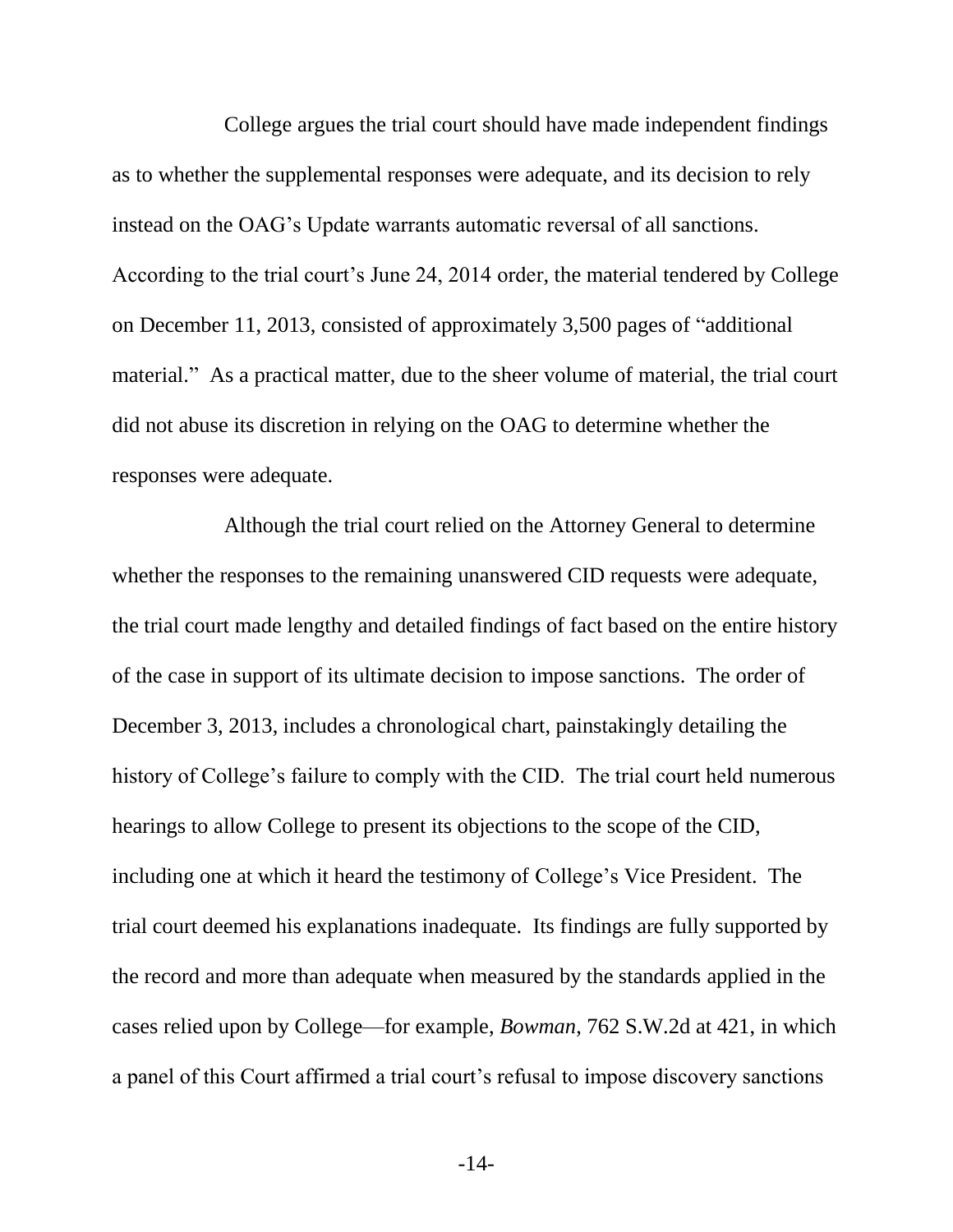under CR 11 where the plaintiff had filed a meritless lawsuit against her former employer, and *Turner v. Andrew*, 413 S.W.3d 272 (Ky. 2013), in which imposing discovery sanctions under CR 37.02 led to dismissal of underlying actions.

The fact that the trial court relied on the Attorney General to determine whether College had complied with the remaining CID requests was not an abuse of discretion in light of the sheer volume of the documents produced, the amount of time that had already passed, and the detailed findings the trial court had already made. Furthermore, College was given ample opportunity to present its arguments regarding its compliance with the remaining requests in its motion to reconsider. The trial court fully considered College's arguments, concluding that had College complied with the CID within ten days of the order, it would have a legitimate basis for seeking a reduced penalty.

#### **II. Did the trial court err in ruling College should be sanctioned.**

# **A. Did College substantially respond to the CID before entry of the December 3, 2013 order.**

College argues it substantially complied with the CID within fortyseven days of the trial court's July 3, 2013 order, one day less than the forty-eight days originally allowed on the face of the CID, and it was, therefore, error to impose sanctions under KRS 367.290(1) which only permits sanctions if a CID recipient has entirely failed or refused to respond. "A statute should not be interpreted so as to bring about an absurd or unreasonable result. The policy and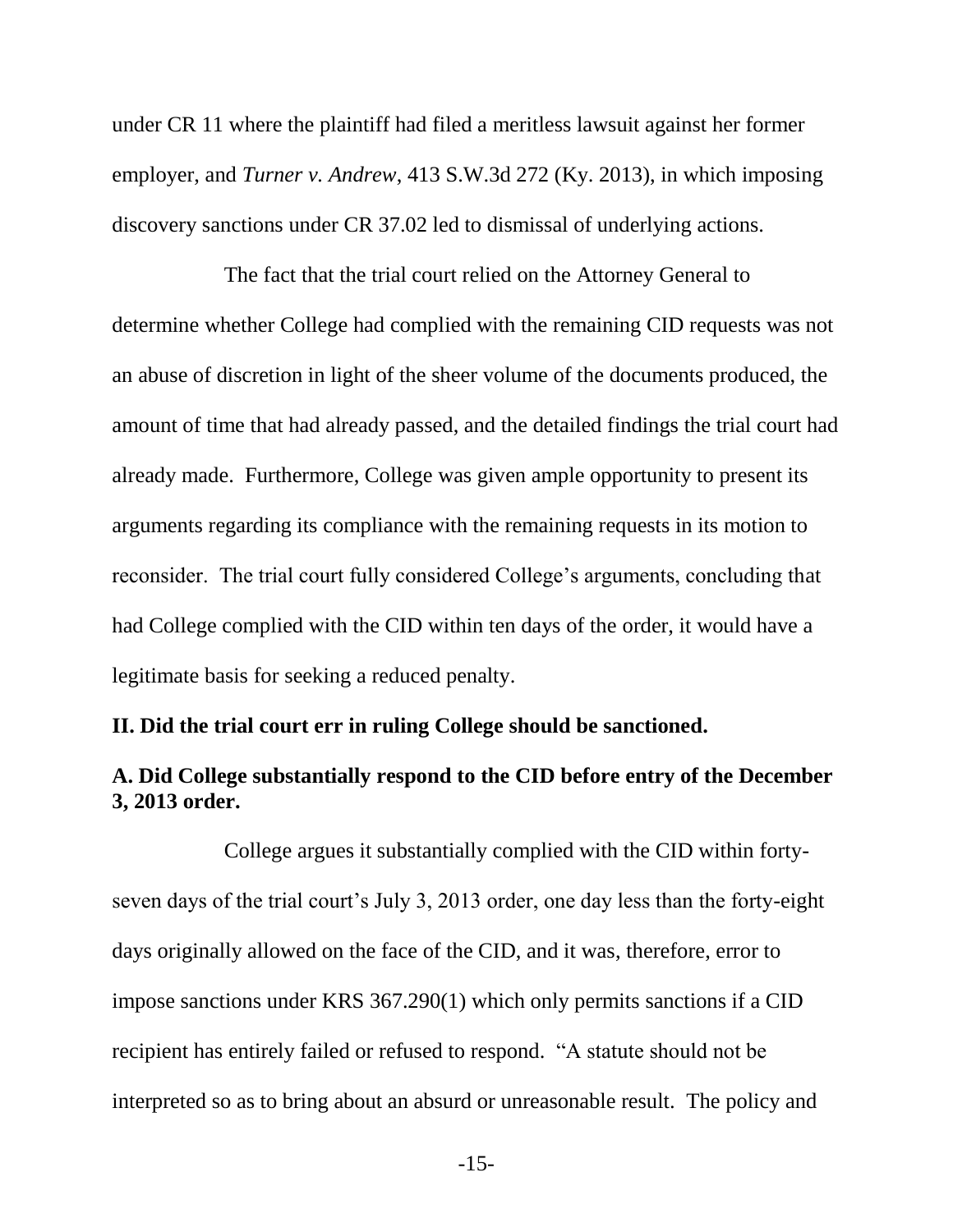purpose of the statute must be considered in determining the meaning of the words used." *Kentucky Indus. Util. Customers, Inc. v. Kentucky Utilities Co*., 983 S.W.2d 493, 500 (Ky. 1998). Obviously, the purpose of the statute is to encourage full, not partial, compliance with court orders in consumer protection matters.

In its June 24, 2014 order, the trial court stated its motive in imposing sanctions was to persuade College to fully and adequately respond to the CID. After the July 2013 hearing on the CID's scope, the trial court ordered the responses due on August 5, 2013. It is undisputed College did not submit full and adequate responses to the CID until February 11, 2014. The trial court stated if College had responded within ten days of its December 3, 2013 order, the total sanction would have been just \$10,000; not \$147,000.

The trial court's orders did not state partial compliance would avoid sanctions. The trial court properly used its power under KRS 367.290 to encourage College to fully comply with the CID, and imposed sanctions only after College repeatedly failed to do so.

College takes exception to the trial court's reference to delays caused by the invocation of FERPA and the filing of an earlier appeal, both of which stalled delivery of complete CID responses to the OAG another two years. We agree the delay caused by the appeal did not justify the imposition of sanctions, but it did behoove College to act promptly once this Court's Opinion became final.

-16-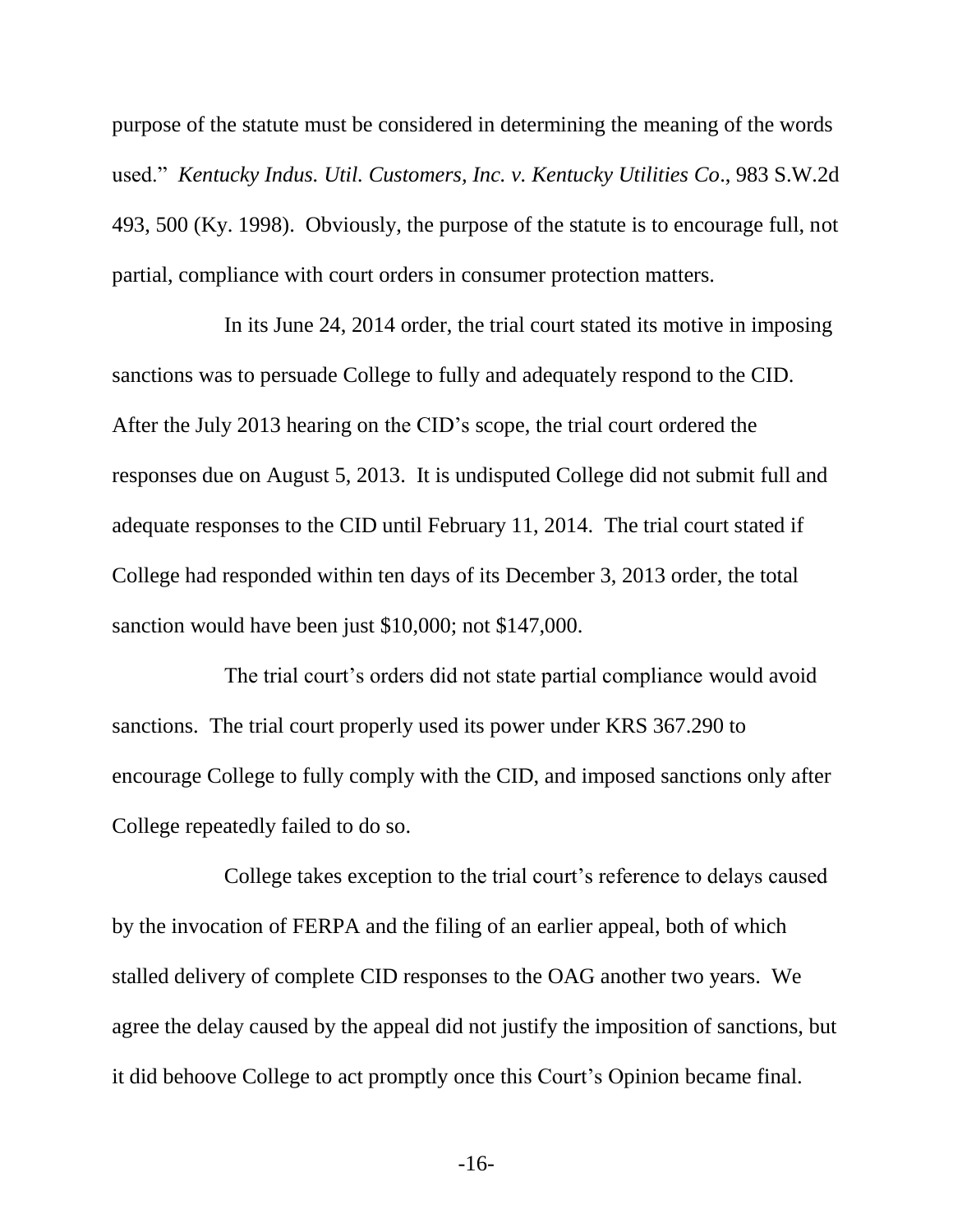Similarly, the FERPA issue on its own did not justify sanctions, but it was part of a broader pattern of dilatory behavior outlined by the trial court that justified imposition of sanctions.

# **B. Whether College specifically complied with the December 3, 2013 order regarding Requests 2, 6, 11, and 45.**

College argues it fully complied with the December 3, 2013 order and disputes the finding it failed to fully answer CID Requests 2, 6, 11 and 45. College contends the Attorney General's arguments involved a constantly moving and sometimes inconsistent interpretation of its requests, and the remaining "issues" were so insignificant the trial court committed reversible error in increasing the sanctions imposed from \$10,000 to \$147,000 for College's alleged failure to fully comply with these specific requests.

CID Request 2 asked College to "[i]dentify your owners and explain your corporate organizational structure, including any parent companies, affiliates, and subsidiaries." The Attorney General found College's response was inadequate because it did not explain the management structure of each entity, including titles and identity of those in authority. College argues it was never told this type of information was required to fully respond to this request.

But the Attorney General found further deficiencies in the response to Request 2. The Update the OAG submitted to the trial court pointed out neither Response 2 nor Response 11 referenced or explained the Indiana Campuses;

-17-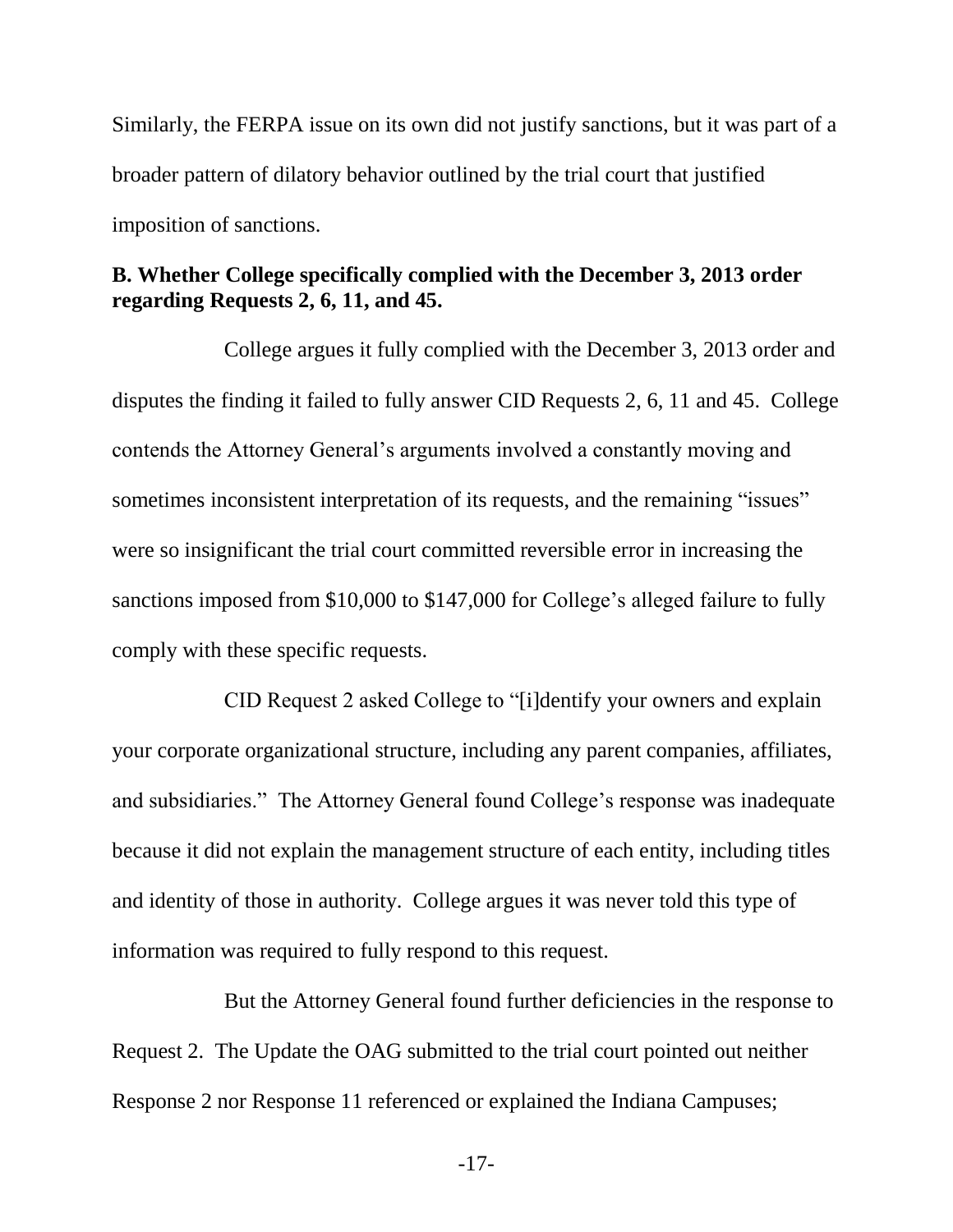Response 2 did not identify College of Business and Technology as an affiliate of College; and Response 2 did not fully identify all schools operated under the College name.

As to Request 11, which asked College to "state whether any affiliated organization is operating a school under your name. If so, identify the affiliated organization and the schools it is operating and their locations and addresses[,]" the Attorney General found College's response deficient because it did not include information regarding Kentucky or Indiana campuses operated by College. The Attorney General also argued College did not list all schools operated by "affiliated organizations" under the "National College" brand. Based on the Attorney General's prior arguments, College identified the campus location of any affiliate using the name "National College," but no school locations operating under a different name, such as "University of Fairfax." The OAG's Update also stated, most importantly, the responses did not fully identify all schools operated under the actual "National College" name which apparently included several campuses in Virginia and Tennessee.

Next, College addresses Request 6, which asked College to "identify all businesses, organizations, or entities which you operate under an assumed name." College omitted its Kentucky and Indiana campuses from its response. The Attorney General noted these campuses were also omitted from the response

-18-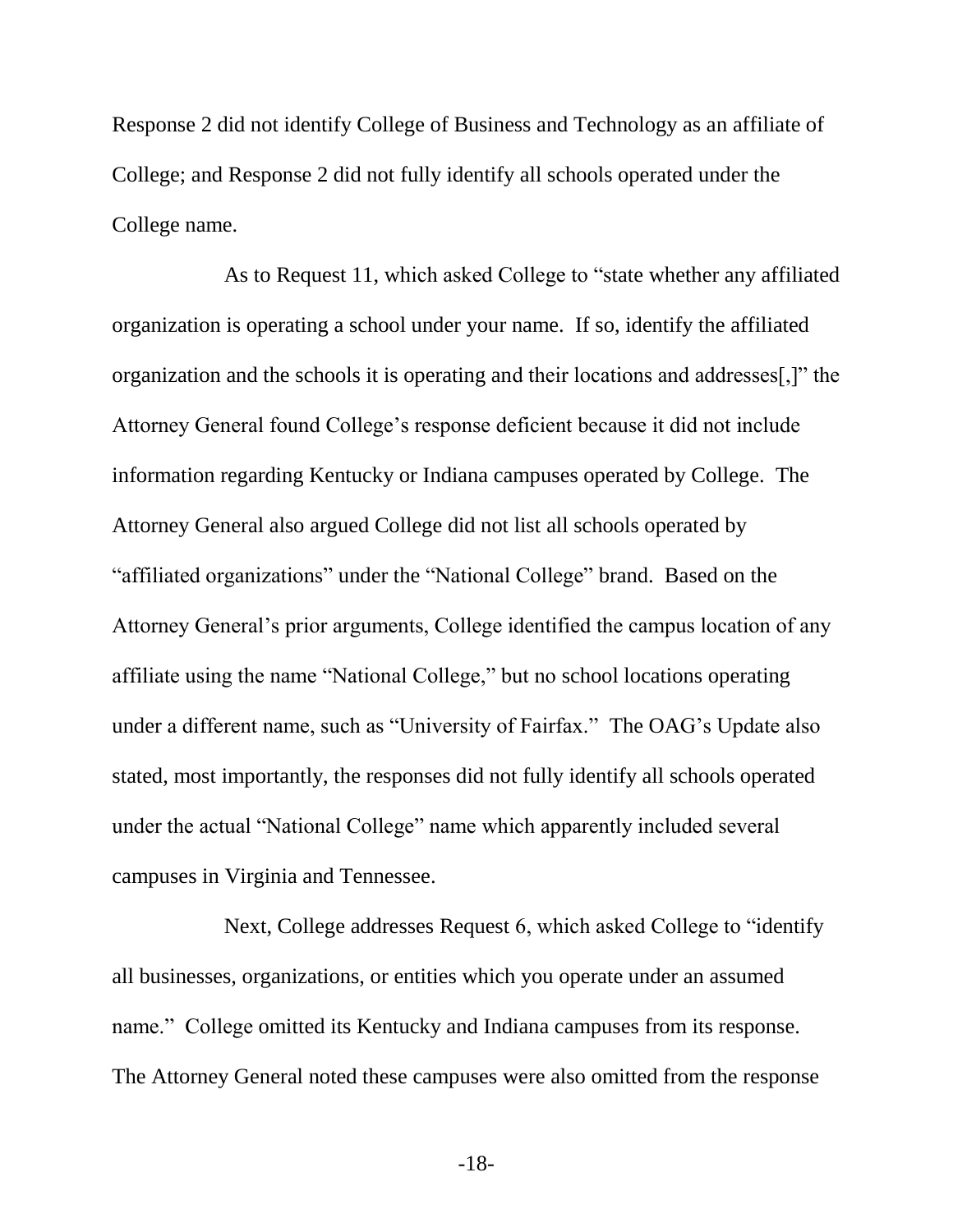to Request 11, concluding "failure to identify these campuses in either response can only be seen as a continuation of the semantic gamesmanship which the Court has previously criticized." The OAG also noted College had failed to explain its relationship to "National College Services, Inc.," an entity repeatedly referenced by College in the Fayette Circuit Court action as possessing relevant documents.

Finally, National College addresses Request 45, which asked it to "provide any statistical data you may have regarding the employment or job placement rate for graduates from your school in their field of study for the years 2007, 2008, 2009 and 2010." The Attorney General stated the response provided by College was incomplete because out of thirty individual spreadsheets, nineteen included the column "Employ Start Date" and eleven did not. "This information is relevant to properly determining graduate placement and pursuant to your accreditor ACIC's standards, it should be retained by National College." The Attorney General also objected to the fact that one of the columns in the spreadsheets entitled "Prog Vers" contained numerous codes but there was no index or reference to identify the program or degree. The OAG also asked for an explanation of the distinction in another column between a student as NOTAPP or NOTAPP2.

National College argues the "Employ Start Date" information was neither within the scope of the request nor necessary to determine placement rates.

-19-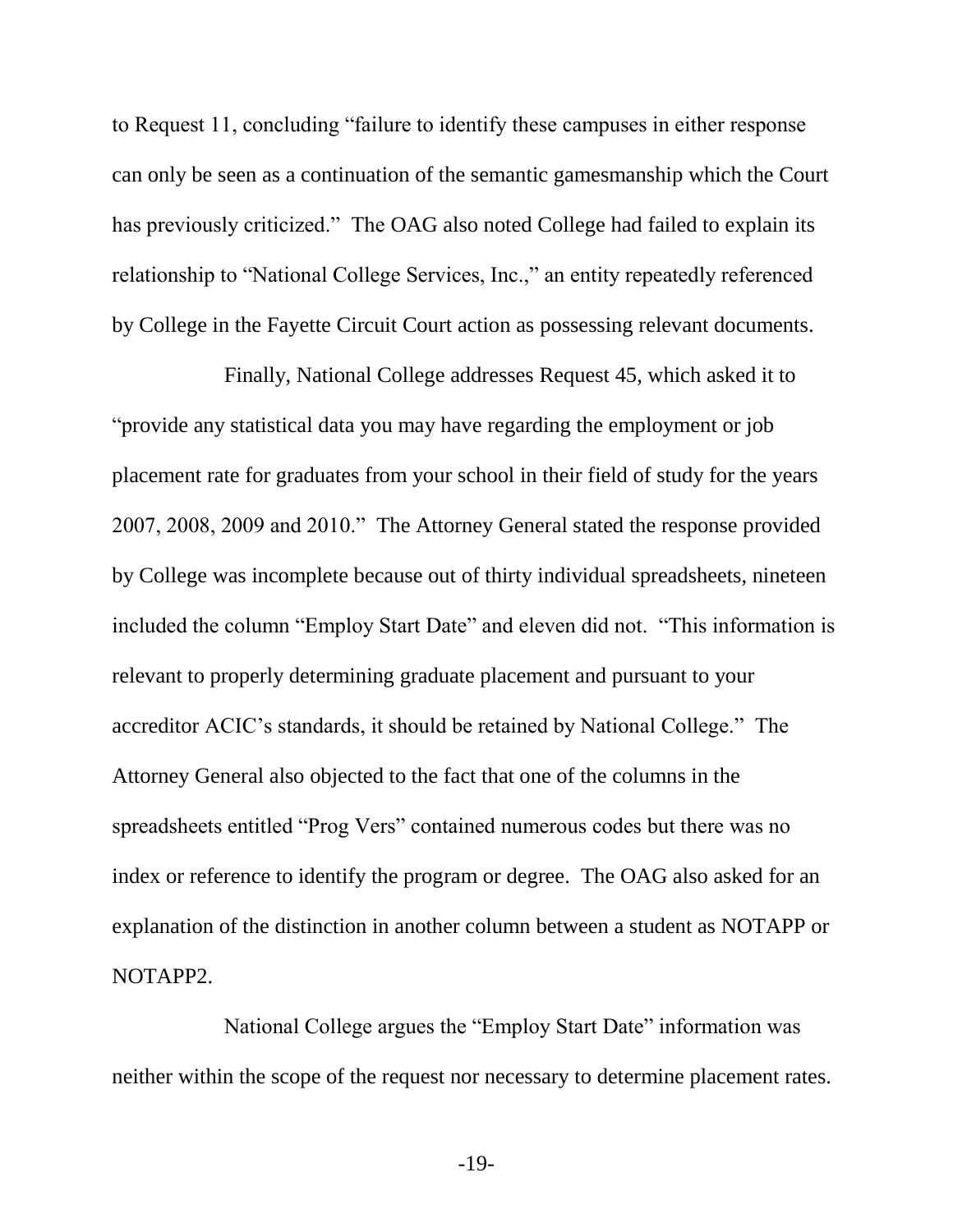It further claims it provided an index of abbreviations used in the spreadsheets within a letter dated September 30, 2013. College argues these minor points did not justify a finding it had failed to comply with the CID or the opinion and order entered on December 3, 2013. College argues the trial court compounded its error by failing to make findings explaining how it had failed to comply, even though the College did request a hearing on the compliance issue.

The trial court decided the responses were incomplete on the basis of the Attorney General's Update. Our review of the material shows there is substantial evidence to support this finding and the trial court did not abuse its discretion in accepting the Attorney General's findings.

#### **III. Did the trial court apply KRS 367.290 improperly on a retroactive basis.**

National College argues the trial court improperly applied KRS 367.290 retroactively, because the opinion and order dated December 3, 2013, imposed sanctions to run from July 31, 2013, four months earlier, until full compliance with the CID was certified to the court by the Attorney General. But, as the Attorney General has pointed out, at the conclusion of the hearing on July 23, 2013, the trial court ordered College to tender good-faith responses to all fifty requests in the CID and indicated if National failed to do so the trial court was prepared to impose significant sanctions. KRS 367.290(1)(c) authorizes a trial court to sanction an entity for failure to comply with a CID by granting such other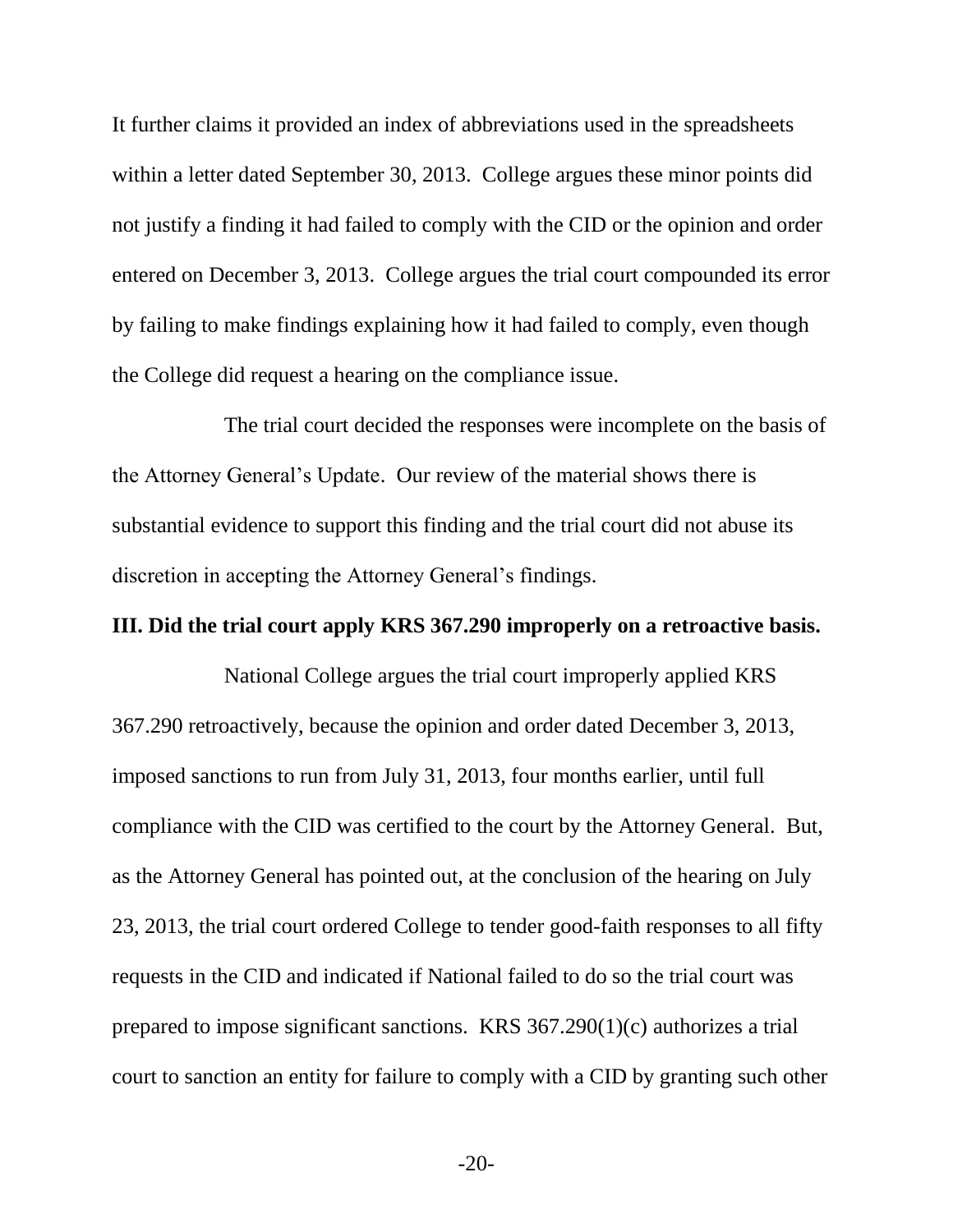relief as may be required until the person files the statement or report, or obeys the subpoena or investigative demand. National College knew as early as July 23, 2013, it could avoid sanctions by fully complying with the CID. The sanctions were imposed prospectively from July 31, 2013, until the College complied with the CID requests.

National College further argues the sanctions improperly resembled criminal contempt because they were imposed to punish past acts rather than to compel future action. *See Commonwealth v. Burge*, 947 S.W.2d 805, 808 (Ky. 1996). But College could have avoided the sanctions entirely by complying with the trial court order entered July 31, 2013. The trial court plainly stated it would conduct a hearing on sanctions if the College failed to comply with the stated deadlines. The due process rights of the College were not implicated because it was fully on notice any sanctions were contingent on its own conduct. "The U.S. Supreme Court has held that because those cited with contempt 'carry "the keys of their prison in their own pockets,"' the offense is civil rather than criminal contempt." *Kentucky River Cmty. Care, Inc. v. Stallard*, 294 S.W.3d 29, 31 (Ky. App. 2008). The trial court threatened to impose sanctions—not to punish—but to encourage College to respond to the CID, thus acting fully in accordance with the aims of KRS 367.290, and the purpose of civil contempt, which is "to compel some action." *Id*.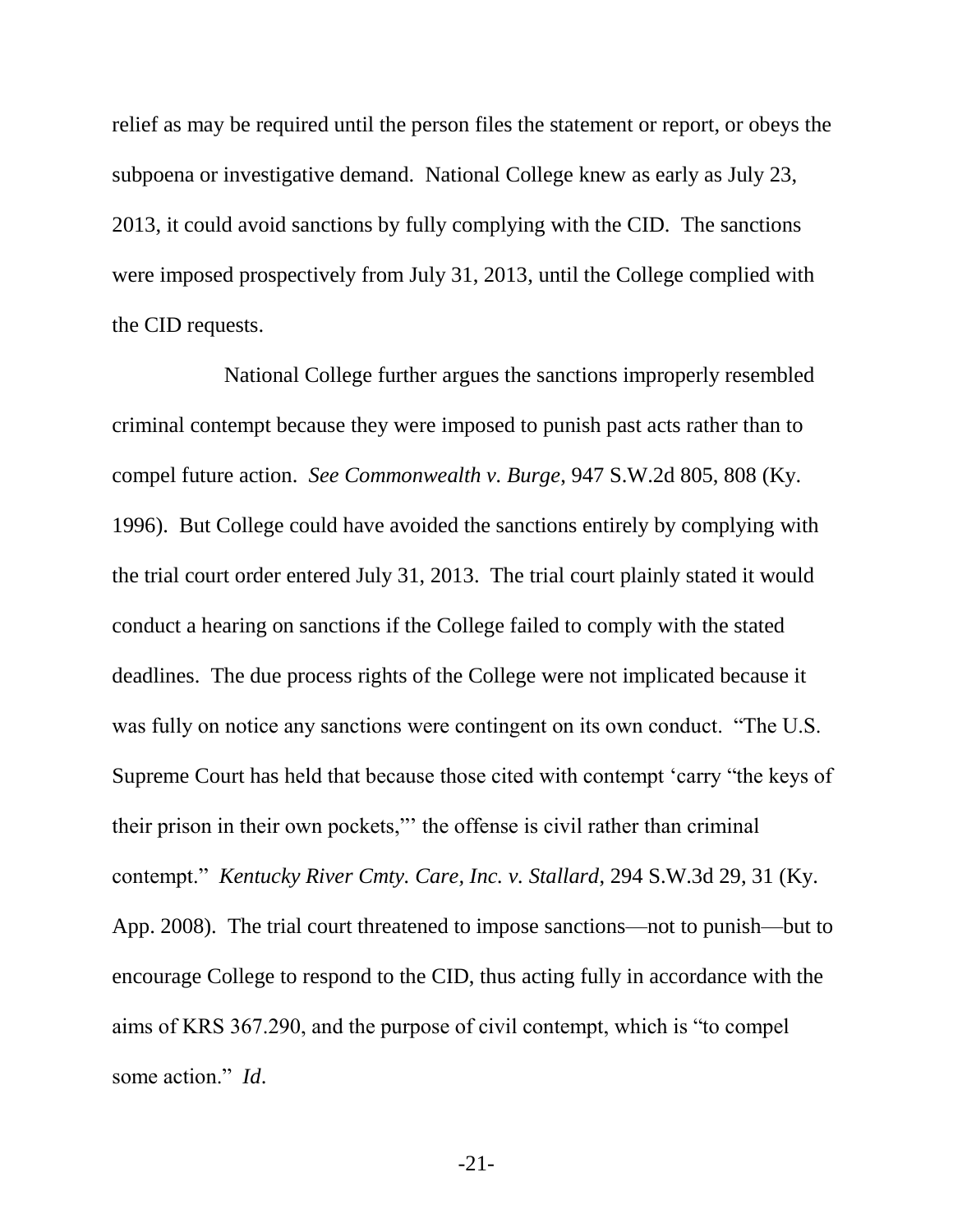Finally, College argues the amount of sanctions imposed was an abuse of discretion. It points to the fact that the case involved many issues of first impression and there is a dearth of case law addressing CIDs. It reiterates the Attorney General was allowed to certify compliance, and the sanctions were imposed notwithstanding what it describes as the "trivial nature" of the deficiencies in the responses following entry of the opinion and order on December 3, 2013. It further contends the trial court inadequately followed the appellate mandate by failing to provide College a proper opportunity to debate the CID's scope. Finally, College argues the amount of sanctions imposed is not reasonably related to any aspect of the case and is not comparable to the \$500 criminal penalty authorized for failure to obey a CID under the Kentucky Consumer Protection Act. KRS 367.990. Once the first appeal was resolved, National College was given months to comply with the CID. The severity of the sanction reflects the trial court's efforts to compel the College to comply with the CID. It was well within the trial court's discretion to conclude a lesser sanction would have had no effect on the course of litigation.

#### **2014-CA-001208-MR**

In its opinion and order of December 3, 2013, the trial court imposed sanctions against Thomerson and Grasch pursuant to CR 11 in the amount of \$10,000. Thomerson and Grasch filed a CR 59 motion arguing imposition of

-22-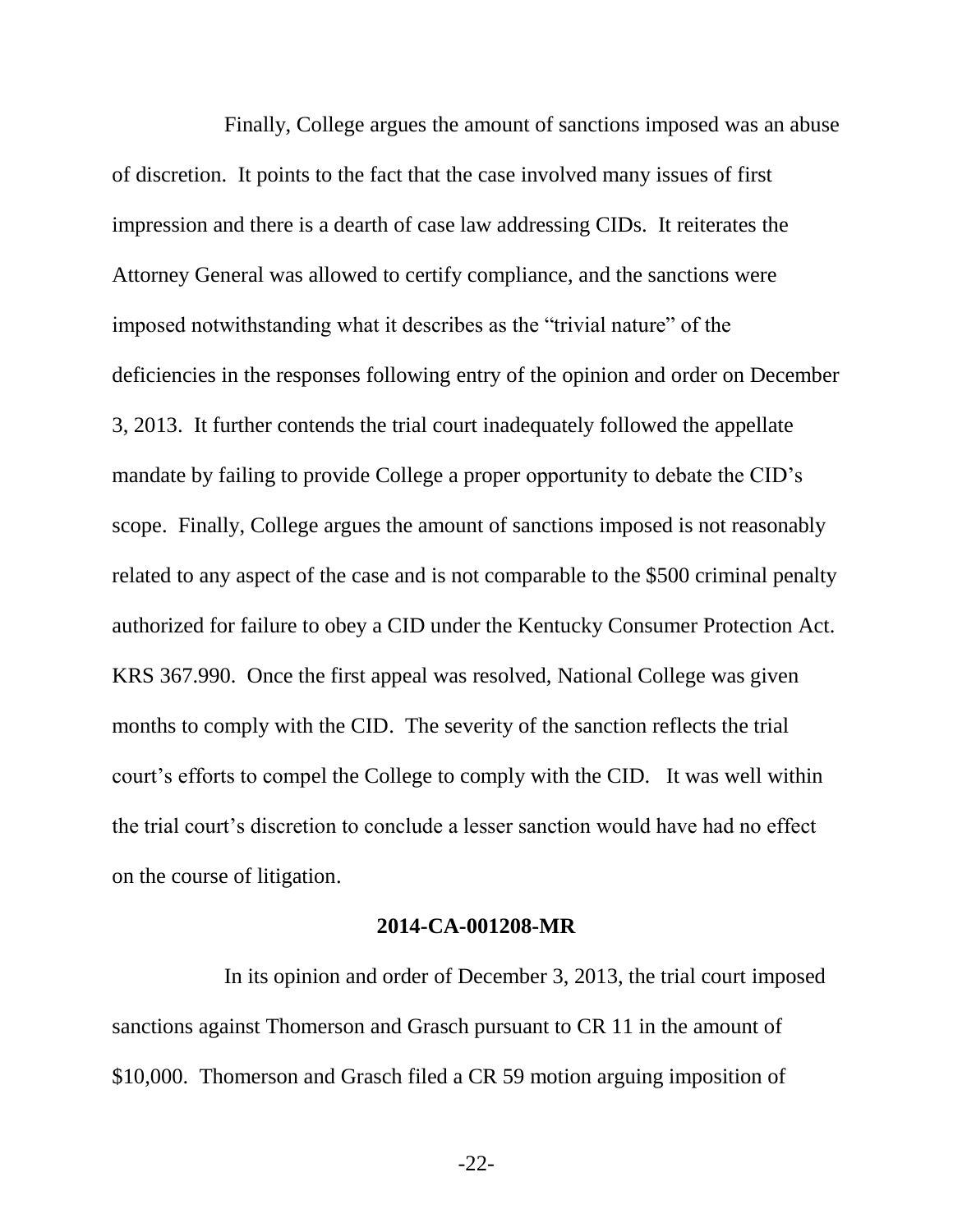sanctions was improper, but if a monetary sanction was imposed it should be under CR 37 because the trial court's analysis essentially treated the conflict over the CID as a discovery dispute. The motion stated, "if the Court believes that Movants acted wrongly in this discovery matter and that the Attorney General incurred substantial additional costs due to Movants' actions, which could have been avoided by additional 'candor and cooperation' on the part of Movants, CR 37 would be an appropriate basis upon which to award sanctions." In its order of June 24, 2014, the trial court granted the motion in part and modified the basis of the sanctions from CR 11 to CR 37.02.

On appeal, Thomerson and Grasch acknowledge the standard of review for orders relating to pretrial discovery is abuse of discretion, but argue no discovery occurred in this case, no orders relating to discovery were entered, and their challenge to the CID was not a pretrial discovery dispute at all. Consequently, they contend this Court should review imposition of sanctions *de novo*. It is axiomatic that "[t]he appellants will not be permitted to feed one can of worms to the trial judge and another to the appellate court." *Kennedy v. Commonwealth*, 544 S.W.2d 219, 222 (Ky. 1978), *overruled on other grounds Wilburn v. Commonwealth*, 312 S.W.3d 321, 325 (Ky. App. 2010). Thomerson and Grasch successfully moved the trial court to impose sanctions under CR 37.02; they cannot now complain because it did so, nor seek a more advantageous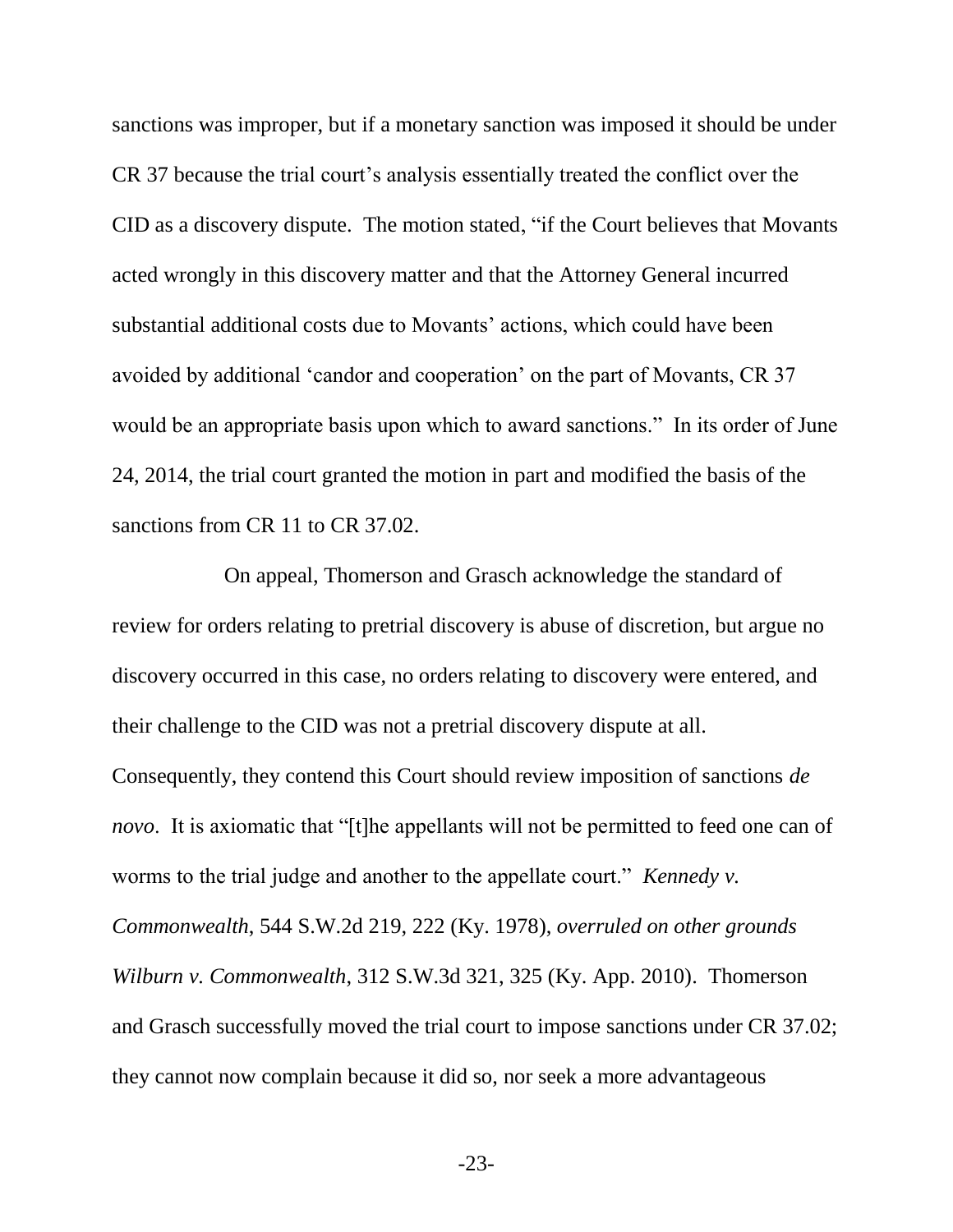standard of review. "A trial court 'has broad discretion in addressing a violation of

its order[s]' regarding discovery, and this Court reviews the trial court's

determination of the appropriate sanction for abuse of that discretion." *Turner v.* 

*Andrew*, 413 S.W.3d 272, 279 (Ky. 2013).

In the order entered June 24, 2014, granting the attorneys' motion in

part to impose sanctions under CR 37.02, the trial court stated as follows:

CR 37.02(3) states, "the court shall require the party failing to obey the order or the attorney advising him or both to pay reasonable expenses, including attorney's fees, caused by the failure . . . ." When a hearing was finally held on the scope of the CID, National College and its counsel still could not present any legitimate objections on its claim that the CID was invalid. At that point, it became abundantly clear that National College, through counsel, was attempting to delay a valid investigation by the Attorney General. After a review of the comprehensive litigation process, it was unreasonable under the circumstances for Grasch Law's attorneys to continue to engage in obstructionist litigation tactics that resulted in substantial delay in the compliance of National College with the Court's prior orders and its obligations under the Consumer Protection Act. In this respect, the Court is especially mindful that when the hearing was held on the scope of the CID, there were absolutely no reasonable grounds asserted to support withholding the requested documents, and thereafter, it took National College until February 11, 2014, to comply with a CID that all other for profit colleges responded to in a matter of days after being served. National College's responses to the CID requests were continuously deficient and counsel could not establish a credible basis for the incompleteness. Thus this Court is justified in imposing \$10,000 in sanctions pursuant to CR 37.02(3) for Grasch Law's lack of cooperation and failure to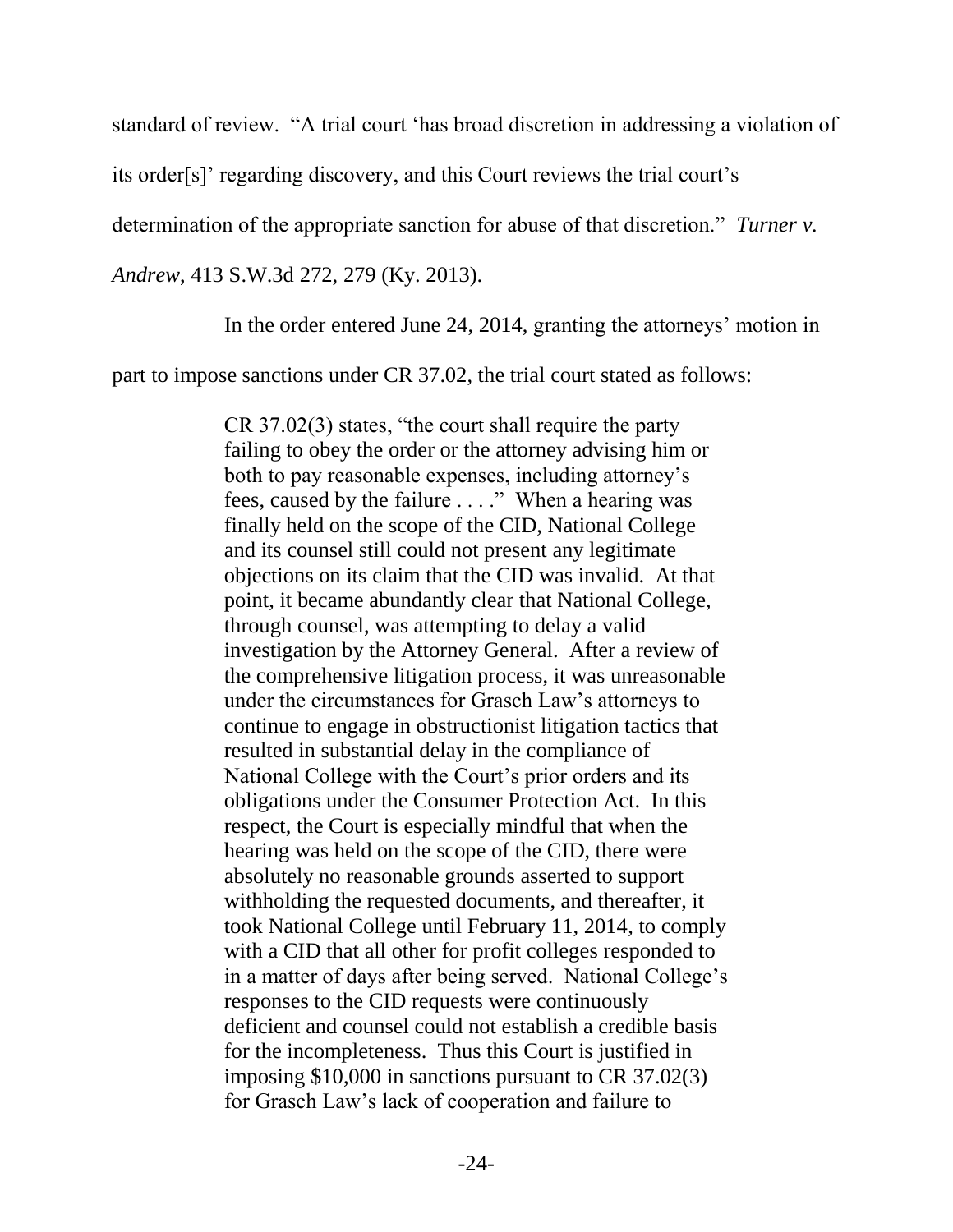comply with this Court's order for the timely production of the requested documents.

Thomerson and Grasch raise a general argument that there are minimal statutory and case law authorities addressing the issues presented by National College's challenge to the CID. They contend they were consequently compelled to base their arguments on novel interpretations of the law which the trial court unfairly construed as "obstructionist tactics." Among the "novel issues" presented, they list the impact and effect of language in the Kentucky Consumer Protection Act relating to the permissible scope of a CID; whether the recipient of a CID has the right to conduct discovery pursuant to the Civil Rules; the impact of the earlier Court of Appeals' Opinion on the scope of the CID; and, whether College was warranted in filing the action under a pseudonym and seeking to proceed anonymously. They challenge nine specific events relied upon by the trial court for the imposition of sanctions, arguing they were fully justified in raising and litigating these matters. Of these nine events, appellants argue four cannot form the basis of a CR 37.02 sanction: (1) College's attempted use of a pseudonym; (2) College's motion for contempt seeking to stop the Attorney General from making statements identifying the College as the petitioner in the case; (3) College's request to take discovery regarding permissible scope of the CID following the first appeal; and, (4) College's asserted objections based on scope to some, but not all, the CID requests.

-25-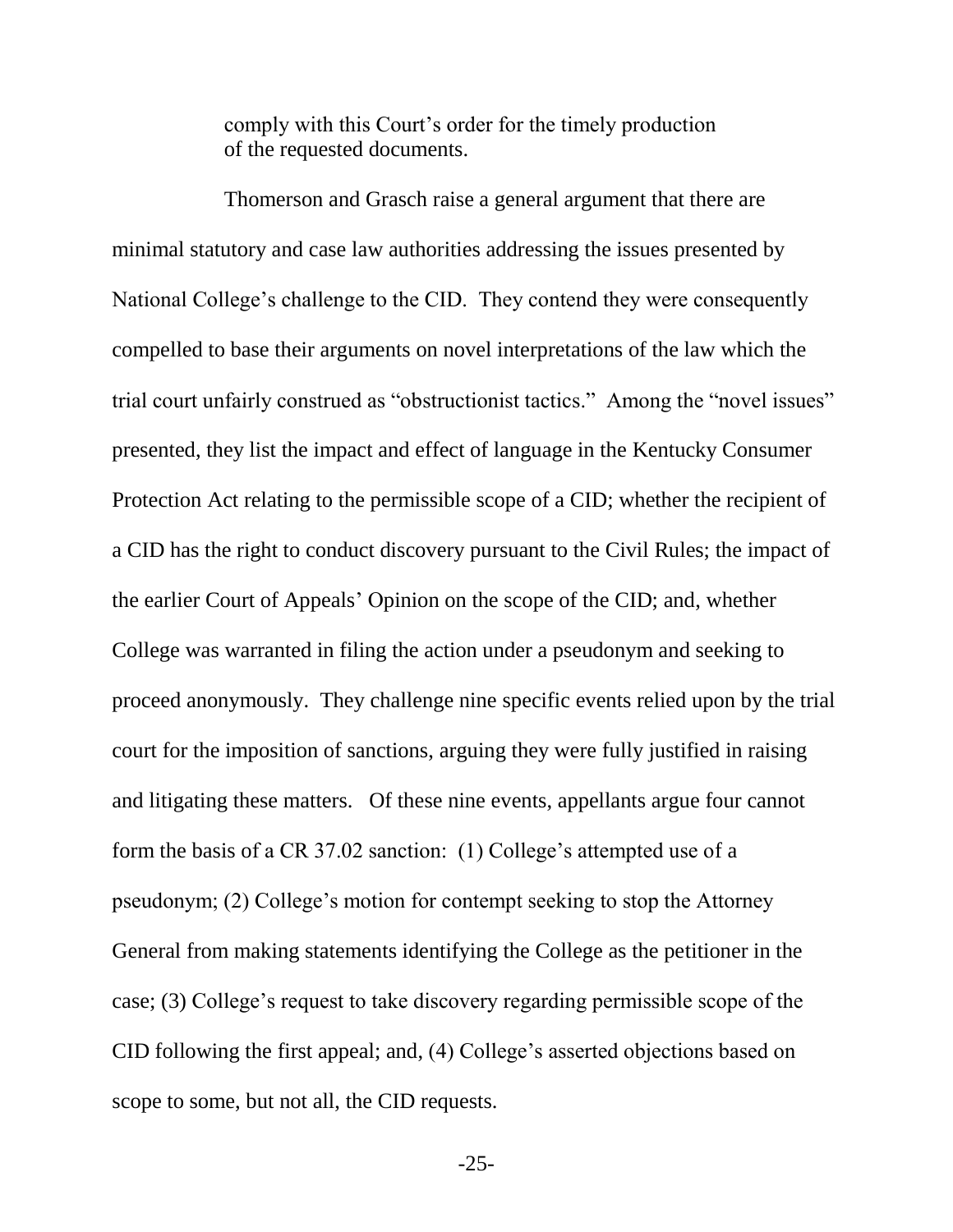As we have already stated, the trial court originally imposed sanctions against Thomerson and Grasch under CR 11. Appellants themselves successfully moved the trial court to impose the sanctions under CR 37.02 instead. They now argue on appeal the trial court erroneously treated several of these events as discovery violations under CR 37.02. Under these circumstances, this Court will not review these purported abuses of discretion by the trial court when it acted precisely as appellants themselves requested.

As to the remaining issues, appellants themselves acknowledge the trial court did not list litigation of the FERPA issue as a basis for imposing the sanction. It will not, therefore, be considered here.

The remaining issues to be reviewed for abuse of discretion are as follows: (1) arguments asserted by College regarding permissible scope of the CID; (2) the trial court's reliance on a bar complaint filed by College against the Attorney General that is not in the record; and (3) the trial court assigning fault to appellants for the inability of the parties to resolve litigation through the normal course of negotiation and compromise of disputed discovery issues.

In its December 3, 2013, opinion and order, the trial court stated as follows in partial support of its decision to impose sanctions on Thomerson and Grasch:

> The Court of Appeals held that the CID was lawfully issued and remanded this matter for a hearing on the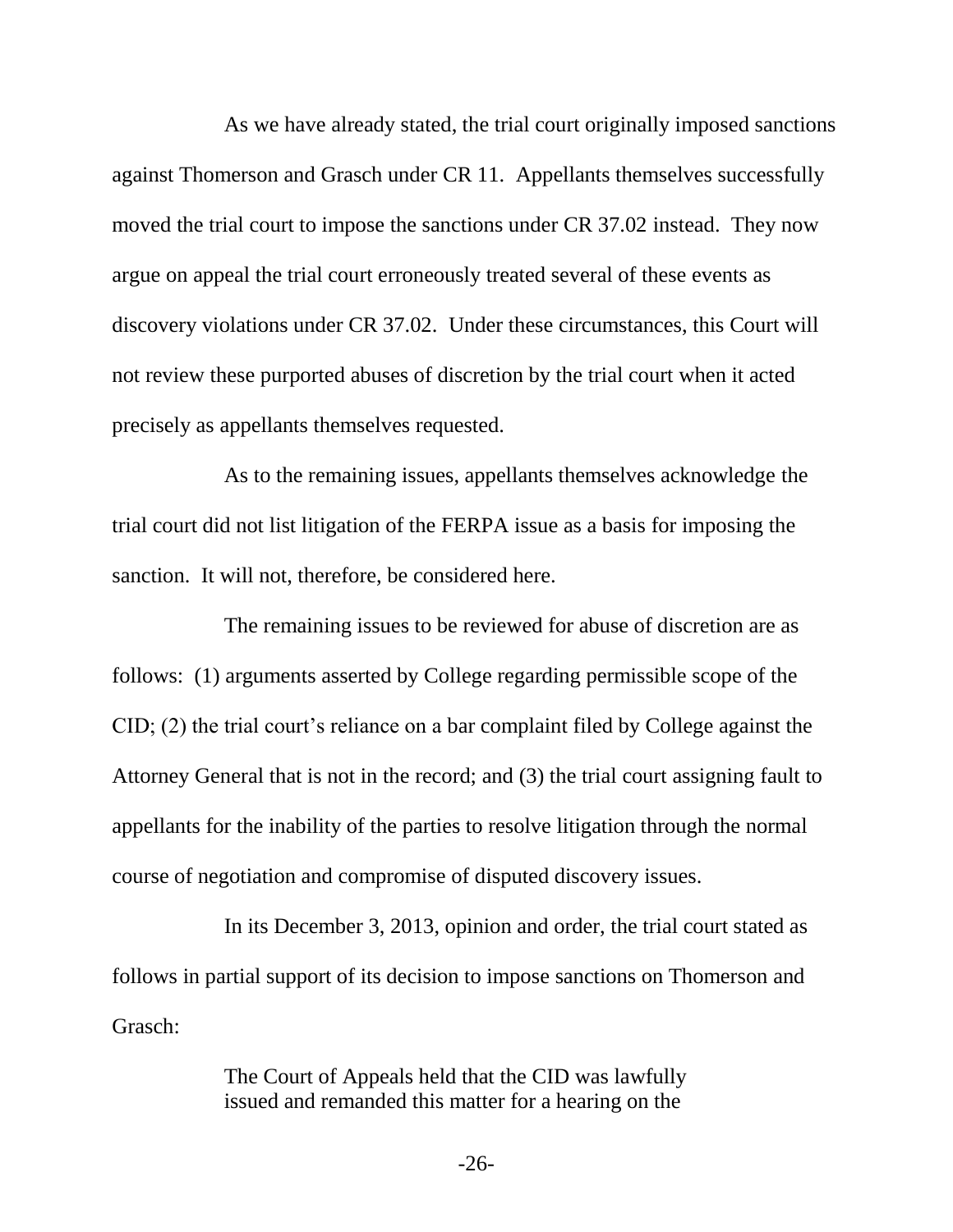scope of the CID, which National College again and again maintained was "unreasonable and unjustified." *At the hearing on the scope of the CID*, however, National College made no arguments supporting their insistence that the CID was overly broad and burdensome, but instead argued that they were entitled to take discovery from the Attorney General to adequately challenge the scope of the CID. The Court finds that National College had no good faith basis for asserting that the scope of the CID was overly broad or burdensome, and filed pleadings challenging the scope of the CID for the improper purpose of causing unnecessary delay.

[Emphasis added]. Thomerson and Grasch maintain this was an incorrect statement because they argued the CID's scope was overly broad during a hearing on July 26, 2013. However, the hearing to which the trial court referred in the above-quoted passage occurred more than three weeks prior on July 1, 2013. At that hearing, National College argued it was entitled to take discovery from the Attorney General to challenge the scope of the CID—as reflected in the trial court's opinion and order. The trial court entered an order on July 3, 2013, requiring College to answer all CID requests or file specific objections to the scope of the investigation on or before July 15, 2013. National College responded to twenty-five of the requests and simultaneously filed a motion to alter, amend or vacate.

In any event, appellants argue the trial court simply disagreed with their approach, which was to argue the scope of the CID was limited by language in the Court of Appeals' Opinion, and the trial court's own opinion of July 3, 2013.

-27-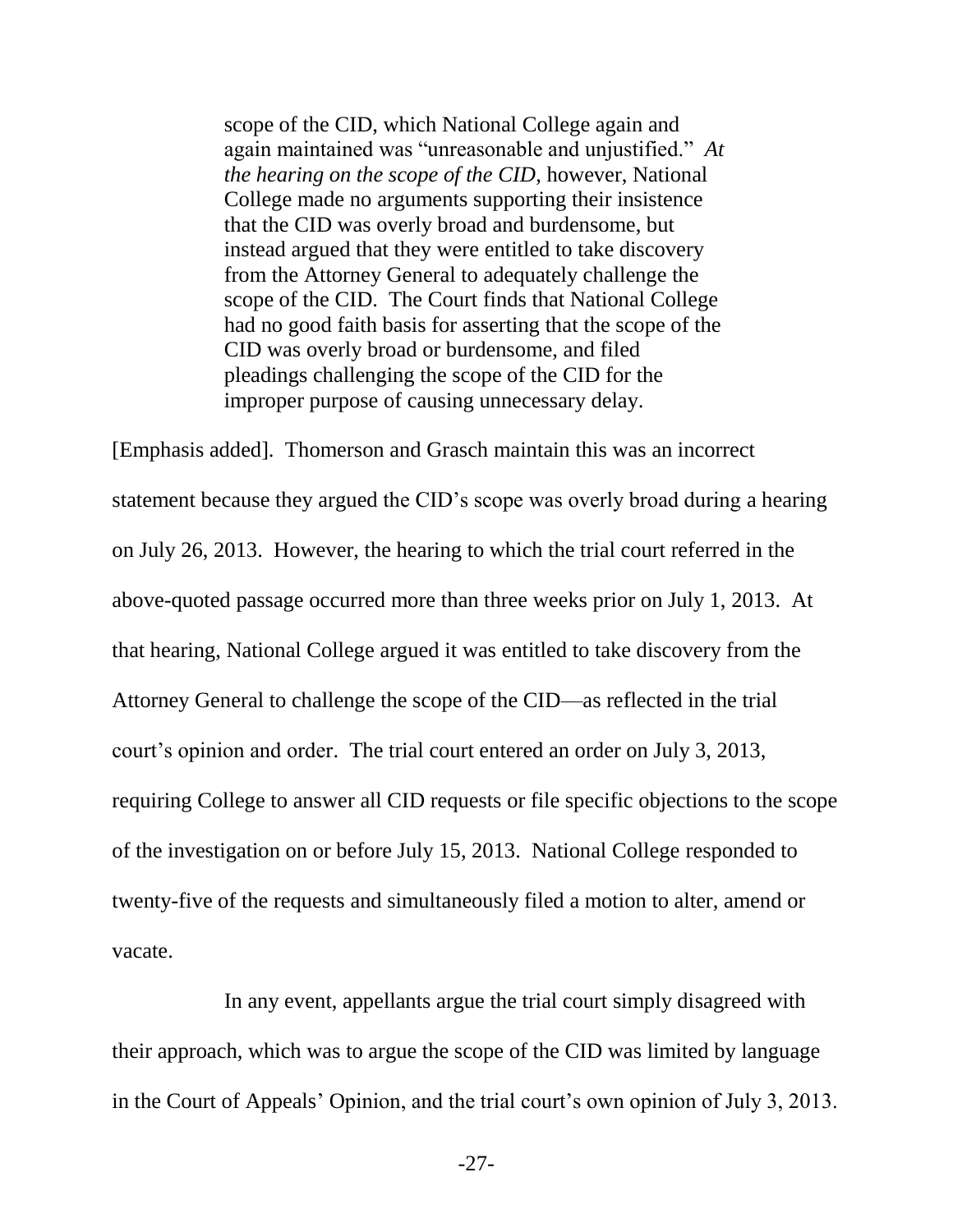In its order of July 31, 2013, entered after the July 26 hearing, the trial court concluded all the CID requests were reasonable, and National College had failed to provide any legitimate basis for insisting the CID requests were unreasonable in scope, and had even refused to answer some questions which were clearly within the precise scope of the specific examples listed in the Court of Appeals ruling. The trial court further found the Vice President of the College, who had testified at the hearing on July 26, 2013, was unable to "articulate any legitimate basis" for College's objections. Under the circumstances, the trial court did not abuse its discretion in finding objections to the scope of the CID were filed for the improper purpose of causing unnecessary delay, nor in imposing sanctions after appellants failed to comply with the trial court's orders.

Secondly, Thomerson and Grasch argue the trial court improperly relied on a bar complaint they filed against the Attorney General as evidence to support its finding they created a climate of ill will, personal animosity and distrust making it impossible for the litigation to be resolved through the normal process of negotiation and compromise of disputed discovery issues. The bar complaint is not in the record. The trial court also relied, however, on the fact the appellants sought sanctions against the Attorney General, who the trial court described as having done nothing "but attempt to fairly enforce the consumer protection laws of this state." The trial court did not abuse its discretion in concluding under the

-28-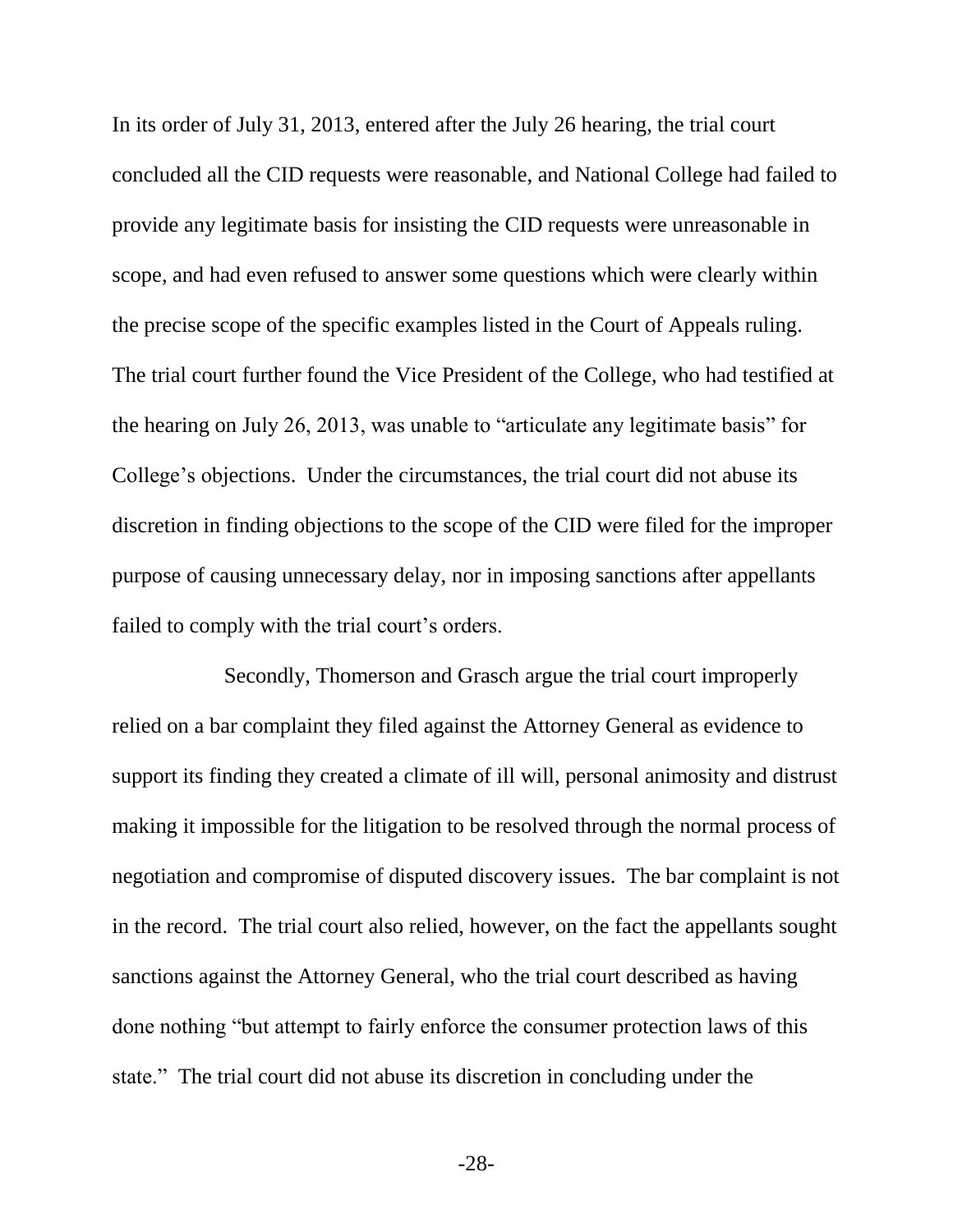circumstances counsel had crossed the line from zealous advocacy into obstruction, delay, and harassment, and that such tactics, if allowed to continue, would make consumer protection law a dead letter.

Finally, appellants object to the trial court faulting them for the inability of the parties to resolve litigation through the normal course of negotiation and compromise of disputed discovery issues. They argue National College had the right to litigate the validity and scope of the CID, and they had no ability to compel any party to settle on any issue. They also object to the trial court's references to the lengthy delay in the case caused by College's pursuit of an appeal. As we stated earlier when addressing a similar argument raised by the College, the delay caused by the appeal did not justify imposition of sanctions. Nonetheless, the Court of Appeals' Opinion became final on April 17, 2013. The College did not fully respond to the CID until February 11, 2014. Although the trial court fully recognized and acknowledged the legal skill and ability of the attorneys and their duty to zealously represent their clients, the trial court did not abuse its discretion in attributing much of the unnecessary delay in the case to their litigation tactics.

Orders entered by the Franklin Circuit Court on July 3, 2013; July 31, 2013; and June 24, 2013, as well as an opinion and order entered by the same court on December 3, 2013, are hereby affirmed in both cases.

-29-